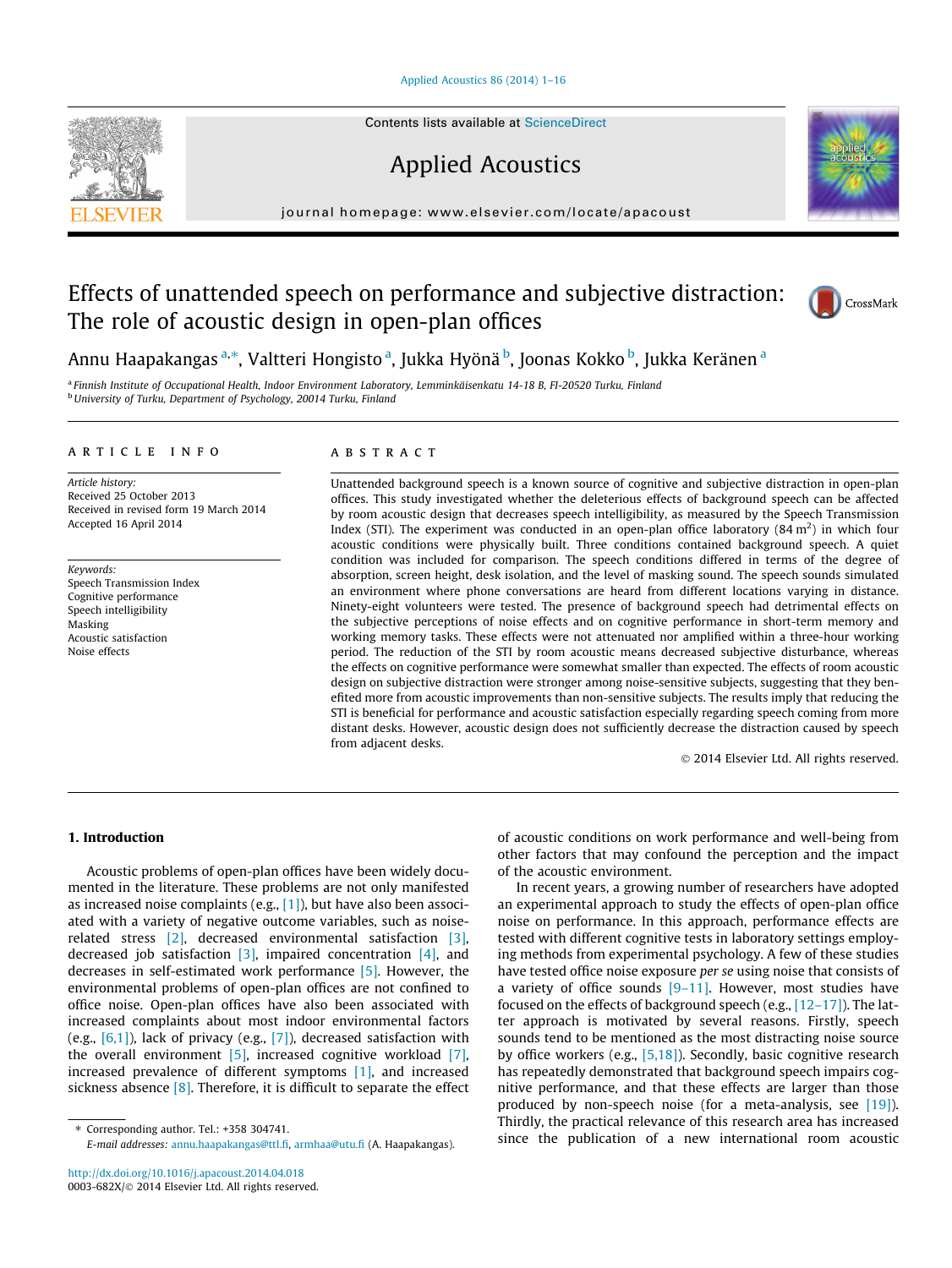measurement standard for open-plan offices [\[20\]](#page-14-0) in which reducing the distraction of background speech is the most essential idea.

The present study focuses on the role of room acoustic design in decreasing cognitive and subjective distraction that is caused by background speech.

## 1.1. Speech intelligibility and cognitive performance

Unattended background speech has been shown to affect several cognitive tasks, such as short-term memory [\[21\],](#page-14-0) mental arithmetic [\[22\],](#page-14-0) reading comprehension [\[23\],](#page-14-0) proofreading [\[24\],](#page-14-0) and writing performance [\[25\].](#page-14-0) According to the interferenceby-process account, the performance disruption depends on the interplay between the properties of the sound and those of the task (e.g., [\[26\]](#page-14-0)). More specifically, performance disruption is caused when the processes engaged by the automatic processing of the sound overlap with those needed in the focal task. Thus, the meaningfulness of speech is only seen as relevant in tasks requiring semantic processing [\[26\],](#page-14-0) whereas the acoustic variation of speech explains the decrements observed in serial memory [\[27\]](#page-14-0), regardless of whether the speech is comprehensible or not [\[24\]](#page-14-0).

Unlike with some other noise sources, the performance impairment caused by speech does not depend on the sound pressure level, but rather on the intelligibility of speech [\[28,29\]](#page-14-0). While the effects of speech on performance have been extensively researched, few researchers have focused on the role of speech intelligibility. The latter studies show that performance in several cognitive tasks deteriorates with increasing intelligibility (e.g., [\[13,14,22,29\]](#page-14-0)). Similarly, speech intelligibility predicts a variety of subjective responses, such as acoustic satisfaction [\[12,30\]](#page-14-0), perceived disturbance [\[13,22\],](#page-14-0) subjective habituation [\[17\],](#page-14-0) and subjective workload [\[12\]](#page-14-0).

The method of determining speech intelligibility has differed between studies, varying from subjective listening tests [\[15,22\]](#page-14-0) to the signal-to-noise ratio [\[28,29,31\]](#page-14-0) and the Speech Transmission Index (STI) [\[12–14,17,32\].](#page-14-0) While the first two methods provide valuable information about the effect of speech intelligibility in general, the latter approach is more beneficial for applied research because the STI is commonly used in evaluating and designing room acoustics. The STI is also a key quantity in the new international measurement standard [\[20\].](#page-14-0) By using the STI, cognitive laboratory experiments can be linked to predicting how acoustic conditions affect performance in office environments.

The STI is an objective descriptor for subjective speech intelligibility (STI 0.00 = not intelligible, STI 1.00 = perfectly intelligible). In practice, the STI of speech depends on absorption, screens, background sound level, and the distance between a speaker and a listener [\[33\]](#page-14-0). According to the model proposed by Hongisto [\[34\],](#page-14-0) cognitive performance deteriorates with increasing STI. Performance is expected to start to decline above STI 0.20 and reach the maximum decrement when STI 0.60 is exceeded. The steepest decline is expected in the range of STI 0.30–0.50. Hongisto [\[34\]](#page-14-0) concluded that in order to decrease the detriments of background speech, the STI should be below 0.50. This idea is included in the ISO 3382-3 standard  $[20]$  as distraction distance  $(r_D)$  which defines the distance at which the STI falls below 0.50.

However, the STI-performance model [\[34\]](#page-14-0) may be somewhat debatable because the model was based on only three experimental studies available at the time. Later studies have given some support to the model by showing that the steepest decline in performance occurs somewhere between STI 0.38 and 0.62 [\[12,13\].](#page-14-0) However, recent findings by Jahncke et al. [\[14\]](#page-14-0) and Keus van de Poll et al. [\[32\]](#page-14-0) suggest that the maximum deleterious effect on performance might already be reached at STI 0.34. The inconsistency of these studies may be explained by the use of different tasks, as it seems likely that the STI-performance relation is to some degree task-specific [\[14\].](#page-14-0) Other methodological differences between the studies may also account for the results. Given the divergent findings and the small number of studies conducted, the relationship between the STI and cognitive performance requires more research. This knowledge would also be beneficial for evaluating whether the acoustic criteria adopted in the ISO 3382-3 standard [\[20\]](#page-14-0) are sufficient in terms of the desired effects on background speech distraction.

## 1.2. Limitations in studies on speech intelligibility

Most of the studies on the STI and speech intelligibility have, to a varying degree, attempted to provide practical implications for office environments. However, there are several aspects in which the ecological validity of experiments on the STI-performance relation can still be improved.

As far as speech material is concerned, most speech intelligibility studies have used continuous speech either comprising of very simple successive sentences with no plot  $[14,22]$  or a story in the native [\[32\]](#page-14-0) or a foreign language [\[29\]](#page-14-0). A few studies lack the description of the sound materials used [\[15,31\]](#page-14-0). However, the meta-analysis of Szalma and Hancock [\[19\]](#page-14-0) has shown that intermittent background speech causes greater performance impairment than continuous speech. Background speech is also more distracting when it represents half of a dialogue, as in overhearing a phone conversation  $[35]$ . Both intermittent speech and one side of a phone conversation are characteristic of many open-plan offices, whereas monologue-like speech is not. In some tasks, constant speech can also be habituated  $[36]$ , which may lead to imprecise conclusions if used to represent open-plan office noise. Three studies [\[12,13,17\]](#page-14-0) have used intermittent speech with short pauses of varying length between sentences but the speech was designed to be calm and uninteresting, which may represent some but not the most distracting office discussions.

Another factor that may affect performance effects of speech is the location of the speech source. A few studies suggest that performance is affected most when speech originates from the same direction where visual attention is actively engaged in [\[37,38\],](#page-14-0) although this may not be true for all tasks  $[24]$ . In open-plan offices, the location of the speech source varies, as does the distance to different speakers present in the room. The speech intelligibility studies have usually used speech from one static location, typically in front of the subject, and presented the speech via loudspeakers or using a headphone simulation  $[14,15,17]$ . Some studies have used headphones without specifying the perceived speech location [\[29,32\].](#page-14-0) Only two studies have used multiple locations for speech sources [\[12,13\].](#page-14-0) Schlittmeier and Hellbrück [\[31\]](#page-14-0) have used openplan office noise that was recorded with an artificial head, presumably including variation in sound direction and distance, but they reported no details to describe the sound material. However, none of the studies have intentionally varied the STI within a test condition which would simulate open-plan offices where the distance to different speakers varies.

The effect of the exposure time has also been neglected in speech intelligibility experiments. The single speech conditions have typically lasted for less than an hour (e.g., [\[12,14\]\)](#page-14-0), while the longest duration seems to have been 1.5 h at the most [\[15\].](#page-14-0) The performance effects of noise in general tend to attenuate with longer exposure times but this may not apply to background speech [\[19\]](#page-14-0). In open-plan offices, one working period between breaks might last for three-to-four hours. While it is possible that the effect of background speech could be adapted to over time, it is also conceivable that cognitive or subjective impacts of noise might increase as a result of an emerging stress response or decreasing compensatory resources.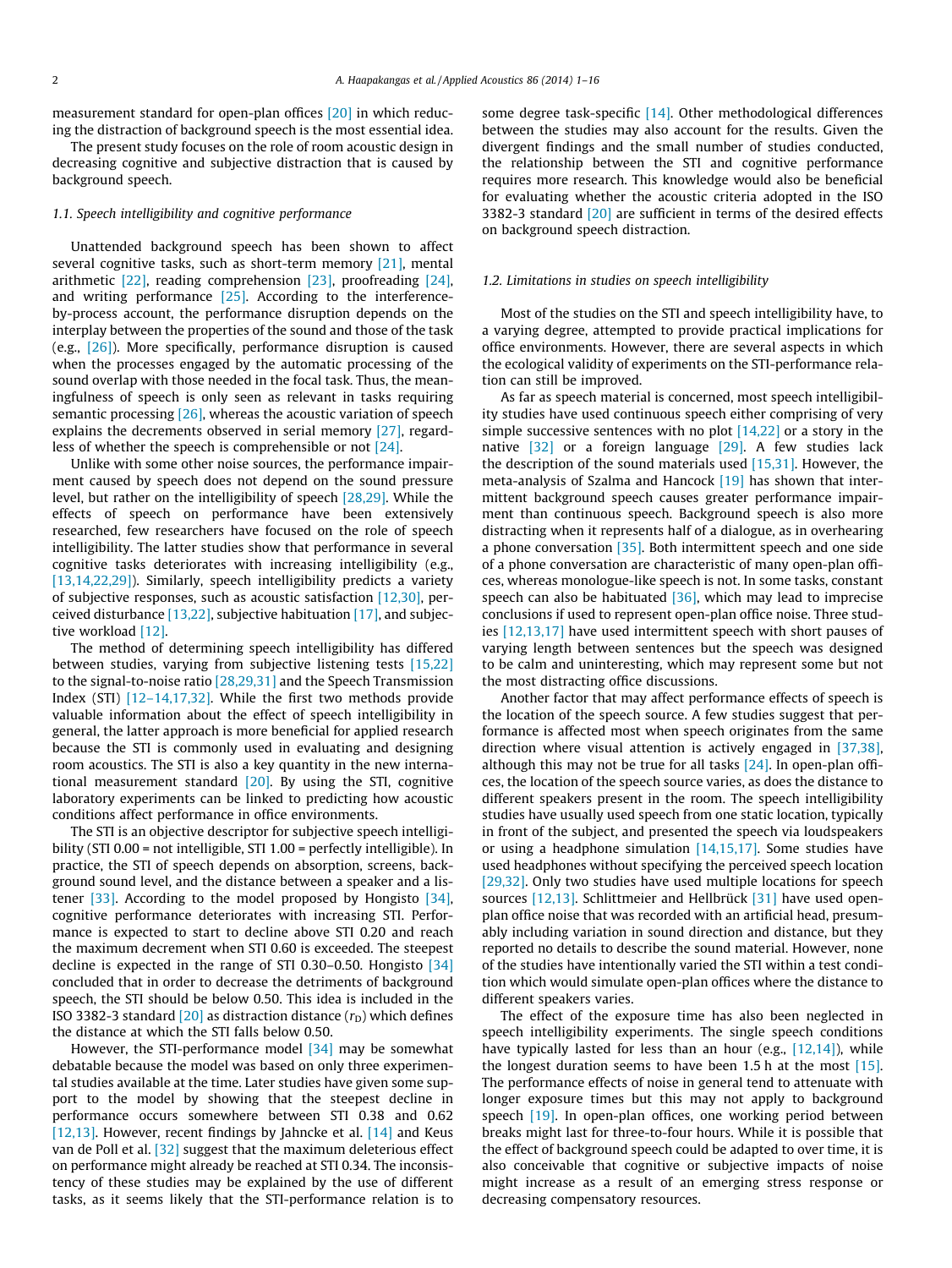The final criticism on previous studies concerns the creation of different degrees of speech intelligibility. Previous experiments have manipulated speech artificially, either by changing the relative sound pressure levels of speech and masking sound electronically (e.g., [\[13\]\)](#page-14-0) or by using simulation techniques, such as auralization [\[22\]](#page-14-0). While this approach is well-suited for charting the general relation between speech intelligibility and performance, it may lead to test conditions and conclusions that are unrealistic from a practical point of view. In practice, acoustic conditions are controlled by changing wall and ceiling materials, furniture, screen height and desk closure, and by using a masking sound. To date, the experimental literature is lacking studies where speech intelligibility has been modified analogously to how it would be done in an authentic open-plan office.

## 1.3. The aim of the present study

In this paper, we present an experiment that attempted to integrate the findings discussed above in creating as ecologically valid test conditions as possible, both in terms of background speech and the room acoustic manipulations. This study is the first where the acoustic test conditions were created by introducing physical changes in the acoustic design of an office laboratory, instead of relying on the artificial simulation of sounds. We tested three different room acoustic conditions containing background speech and one condition without speech (a quiet condition). The speech sounds simulated an environment where one side of different phone conversations is heard from four locations differing in distance. The STI of the experimental conditions was manipulated by changing the amount of absorption (i.e., screen height and room absorption together) and the level of masking sound while keeping the sound power level of speech constant.

The aim was to investigate whether cognitive performance and subjective perceptions of the acoustic environment can be affected by an acoustic design that reduces speech intelligibility (STI). We chose to test these effects with four memory tasks, focusing mostly on working memory because working memory tasks predict cognitive performance in general (see e.g., [\[39\]](#page-14-0)). The choice of tasks also enables the comparison of the present results with some of the earlier studies. Noise sensitivity was included in the experimental design because it is strongly associated with subjective responses, such as annoyance, but may also have an effect on performance in noisy conditions (see [\[40\]\)](#page-14-0).

Three research questions were addressed: (1) Are cognitive performance and subjective disturbance affected by room acoustic design that reduces the STI? (2) Is there an interaction between the acoustic condition and exposure time? and (3) Are subjects with high or low noise sensitivity differently affected by acoustic



design? In terms of the first question, we expected that the presence of speech sounds would have the strongest effect, regardless of the acoustic design. However, within speech conditions, performance and subjective perceptions should improve when the STI is decreased by acoustic design. In terms of exposure time, the purpose was to explore whether the effects of background speech would attenuate or amplify with exposure time. We expected that noise sensitivity would affect the subjective perceptions of noise effects, with noise-sensitive individuals perceiving the speech conditions more negatively. We also wanted to explore whether noise sensitivity would moderate the effect of the acoustic conditions on subjective perceptions.

# 2. Methods

# 2.1. Subjects

Ninety-eight university students took part in the experiment. One subject was excluded because she reported major sleep deprivation. The remaining 97 subjects (73 female) ranged from 19 to 45 in age (mean =  $23.9$ , SD =  $4.0$ ) and were native Finnish speakers. None of the subjects had dyslexia or reported any hearing difficulties. Subjects were paid 40 euro for their participation.

# 2.2. Test laboratory

The experiment was conducted in an open-plan office laboratory that was  $8.9 \times 9.4 \times 2.55$  m in size (Figs. 1 and 2). The room resembled a real open-plan office with no measurement devices or other disturbing artifacts visible in the room, apart from four loudspeakers. The furniture included 12 identical desks, frontal screens (2.4 m per desk, floor-standing), additional side screens (1.6 m per desk, floor-standing) and storage units in the middle of the room. Six desks were used by the subjects and another two were in reserve. The corner desks were reserved for the loudspeakers that were used to play speech sounds. The distance from each subject desk to the nearest and the most remote loudspeaker ranged from 2 to 6 m.

The suspended ceiling consisted of a 600  $\times$  600 mm metal grid where 210 ceiling boards, seven ventilation units, and 16 lighting units were installed. The height of the ceiling was 2.55 m and the suspension depth was 0.3 m. Fourteen loudspeakers were placed above the suspended ceiling for the production of artificial masking sound. Approximately 88% of the ceiling  $(75 \text{ m}^2)$  was reserved for ceiling boards that had sound-absorbing and soundreflecting alternatives. Approximately 20% (18  $m<sup>2</sup>$ ) of the total wall area was reserved for sound-absorbing wall boards. The ventilation system was running at a constant power, producing an inherent masking sound level of 33-37 dB LAeq depending on room absorption.

The indoor air conditions were monitored during each test session. The room temperature was  $23.2 \pm 0.2$  °C, which is optimal given the activity level and the presumed clothing of the subjects [\[41\]](#page-14-0). There was no draft at any desk. The air quality was very good with a low  $CO_2$  concentration (580  $\pm$  50 ppm). The vertical illumination level was  $630 \pm 120$  lx on the table surfaces.

#### 2.3. The experimental conditions

Four experimental conditions were investigated. The conditions were created by modifying absorption, screen height, desk isolation, and the level of masking sound [\(Table 1\)](#page-3-0). Three of the conditions included background speech and differed in terms of Fig. 1. A photograph of the laboratory (the condition noAbs\_noMask). the room acoustic design. The fourth condition, Quiet, was the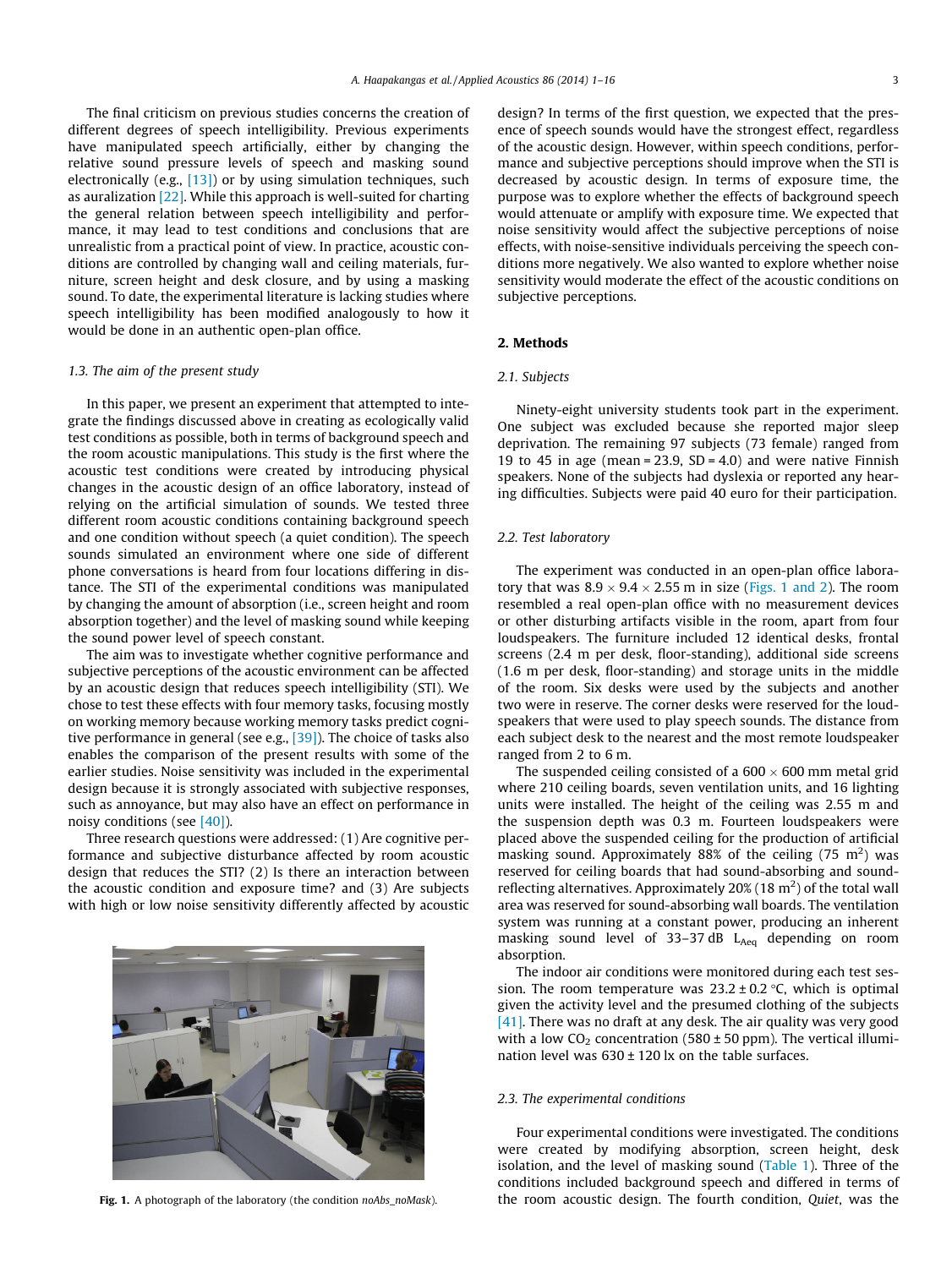<span id="page-3-0"></span>

Fig. 2. The layout of the office laboratory. The chairs indicate the desks where the subjects were seated. The additional side-screens are indicated by gray shading. The loudspeakers were placed at the corner desks. Because only one loudspeaker was active at a time, the distance to an active speaker varied over the experiment from 2 m (the nearest loudspeaker) to 6 m (the furthest loudspeaker).

reference condition in which background speech was off. The conditions were:

- (1) No absorption nor masking sound (later: noAbs noMask). This condition corresponded to a situation with no special room acoustic treatments. The ceiling, walls, and screens were sound-reflecting and the screen height was low. The background sound level, produced by ventilation, was very low. As a result, background speech was intelligible both at a near and a far distance from the speech source. This is a typical situation when an acoustic designer has not been involved in workplace design.
- (2) Absorption used, no masking sound (Abs\_noMask). This condition corresponded to a situation where all other noise control measures are used, except for a masking sound system. The absorption was maximized on the ceiling, walls, and screens. The isolation of the desks was increased with higher screens and additional side-screens (Fig. 2). The background sound level, produced by ventilation, was very low. Speech intelligibility was still high near the speech source but reduced with increasing distance from the speaker. We did not expect the results in this condition to significantly differ

#### Table 1

The room acoustic components in the four experimental conditions.

|                                           | Acoustic condition |               |                |                            |
|-------------------------------------------|--------------------|---------------|----------------|----------------------------|
|                                           | noAbs noMask       | Abs noMask    | Abs Mask       | <i><u><b>Ouiet</b></u></i> |
| Background speech                         | 0 <sub>N</sub>     | ON            | 0 <sub>N</sub> | OFF                        |
| Expected acoustic<br>privacy              | Poor               | <b>Better</b> | Good           | Perfect                    |
| Ceiling absorbents<br>installed:          | No                 | <b>Yes</b>    | Yes            |                            |
| Wall absorbents<br>installed <sup>.</sup> | N <sub>0</sub>     | Yes           | Yes            |                            |
| Screen absorption<br>installed:           | No                 | Yes           | Yes            |                            |
| Screen height (m)                         | 1.3                | 1.7           | 1.7            | 1.3                        |
| Side screens:                             | No                 | Yes           | Yes            |                            |
| Masking sound level<br>(dBA)              | 37                 | 33            | 45             | 35                         |

from noAbs noMask as the differences in speech intelligibility were small.

- (3) Both absorption and masking sound used (Abs Mask). This condition corresponded to a situation where all possible noise control measures are used. In addition to the means used in Abs\_noMask, a masking sound system was applied using a recommended level (45 dB  $L_{Aeq}$ ). As a result, the speech intelligibility was a little reduced near the speech source and significantly reduced with increasing distance. Testing the benefits of this condition in comparison to the conditions noAbs\_noMask and Abs\_noMask was an essential aim in the present study.
- (4) Quiet, which corresponded to a situation where several people work in an open-plan office in silence. It was included as the reference condition. However, the presence of other subjects might have caused minor temporary distraction (e.g., coughing, keyboard tapping) and thus the condition does not correspond to perfect silence which is an often-used control condition in cognitive experiments.

The condition noAbs\_noMask was implemented by installing sound reflecting gypsum boards to the ceiling (EN 11654 [\[42\],](#page-14-0) unclassified). No sound absorbing boards were installed on the walls. Sound-reflecting screens were used between the desks, with a height of only 1.3 m. Artificial speech masking system was off. The background sound was mainly produced by the ventilation system. However, the spatial variation of ventilation noise was rather large, ranging from 33 to 37 dB  $L_{Aeq}$ . To correct for this variation, the masking sound system was played at a very low level (36 dB) to increase the noise levels in silent desks. Thus, the final background level at the desks was  $37 \pm 1$  dB L<sub>Aeq</sub> [\(Fig. 3\)](#page-4-0). The speech loudspeakers were on.

The condition Abs\_noMask was implemented by placing sound absorbing mineral wool to the ceiling (EN 11654  $[42]$ , class A, total area 75 m<sup>2</sup>) and on three walls (class A, total area 18 m<sup>2</sup>). The screens were 1.7 m high and sound-absorbing (EN 11654 [\[42\],](#page-14-0) class B, one-sided area). The additional side-screens that were used to increase isolation were not sound-absorbing (unclassified). Overall, the total area of sound-absorbing material surfaces in the room was 142  $m^2$  larger than in the condition noAbs\_noMask. The spatial variation of the ventilation noise was corrected with the sound masking system similarly as in noAbs\_noMask. Because the high room absorption also reduced the ventilation noise level, the background sound level was 4 dB lower (i.e.,  $33 \pm 1$  dB) than in noAbs\_noMask [\(Fig. 3\)](#page-4-0). The speech loudspeakers were on.

The condition Abs\_Mask was implemented by applying all the measures of Abs\_noMask with the addition of the speech masking system. The masking sound was filtered pink noise with  $-5$  dB/ octave slope within octave bands 125–4000 Hz ([Fig. 3](#page-4-0)), which has also been found adequate in workplaces  $[43,44]$ . The masking level was 45 dB conforming to the current target values [\[45\]](#page-14-0). The variation of masking level between the desks was very small (±1 dB). The speech loudspeakers were on.

The condition Quiet was implemented by having the speech loudspeakers off. The background sound level was set to 35 dB. The room acoustic materials were the same as in noAbs\_noMask but, due to the absence of speech, the room acoustic conditions were irrelevant.

The original experiment included also a fifth condition that included the masking sound but no absorption. These results have been reported by Haapakangas et al. [\[46\].](#page-14-0)

# 2.4. Speech sounds

Creating a natural speech environment was an important methodological aim in this experiment. The presentation of speech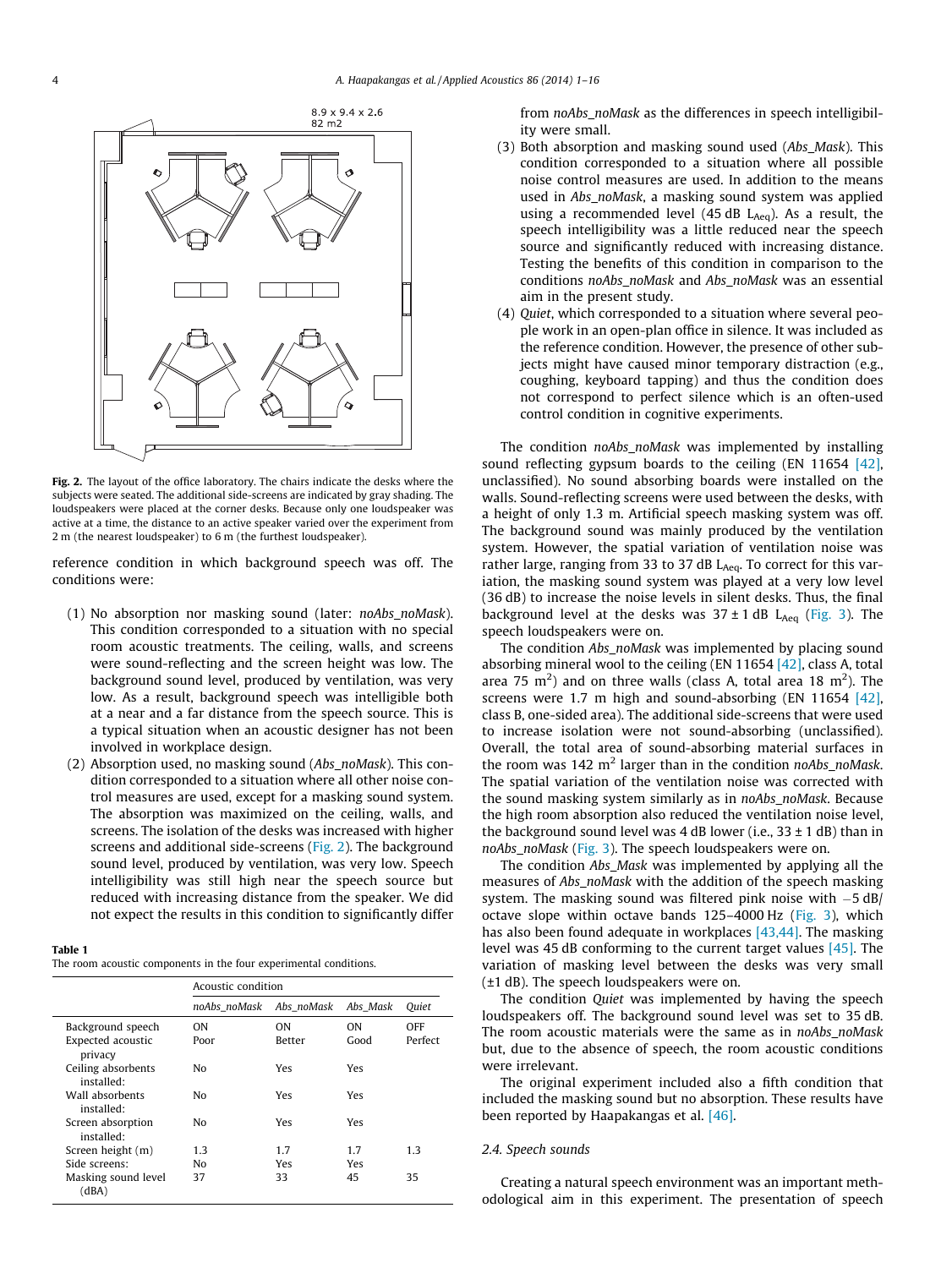<span id="page-4-0"></span>

Fig. 3. The spectra of the speech and masking sounds. The speech spectra were measured at a distance of 1 m in free field from the loudspeaker. The speech levels heard by the subjects at the desks were lower and they are described in [Table 2](#page-5-0) and [Fig. 5.](#page-5-0)

sounds was designed to resemble a situation where four people are talking on the phone about different topics one at a time in different corners of the room. Unlike in the previous studies reviewed in the Introduction, more natural, lively, and interesting speech was desired for the present study. Some of the voices were recognizable, as they would also be in real offices.

Another principal aim was to keep the sound power level of speech emerging from the loudspeakers constant in every acoustic condition. Thus, the speech level that was heard at the subject desks depended solely on the acoustic treatments of the acoustic condition [\(Table 1\)](#page-3-0).

A four-channel sound file was used to produce speech to four loudspeakers placed in the corner desks (Fig. 4). The speech was obtained from four radio programs bought from YLE (the Finnish Broadcasting Company). In each of them, four participants (politicians or celebrities) were engaged in a friendly debate about a topic of common interest. The speech of each participant was isolated from each program and placed to one channel of the four-channel sound file. The speech material of a single speaker (i.e., each channel) was then cut to separate 5-to-25-s-long sentences. Thereafter, the four-channel speech file was expanded and arranged to remove any overlap between the channels. The sound levels of the sentences were individually adjusted to the same A-weighted level to correct for variations in speech effort. In addition, the spectrum of each speaker was modified so that the octave band levels were deviating from the speech spectrum shape of ISO 3382-3 [\[20\]](#page-14-0) by less than 3 dB. A 1-to-8-s break was placed between the speech sentences when a switch to another corner (i.e., channel) took place. The order of the channels was pseudo-randomized so that one speaker was not active twice in succession and the total amount of speech from every channel was equal. Adobe Audition 3.0 software was used for editing. The length of the final four-channel playback recording was 181 min.

The speech was produced by four loudspeakers having mouthlike directivity (Genelec 6010). Only one loudspeaker was active at a time. The height of the loudspeakers was 1.2 m from the floor. To ensure that the speech level was constant the sound power level of each channel was measured in a reverberant room according to ISO 3741 [\[47\].](#page-14-0)



Fig. 4. The distribution of the individual voices in different radio programs to the four speaker channels in the room corners.

The speech level was selected to be between a normal and casual speech effort because conversational speech levels in open-plan offices may be slightly lower than the standardized normal speech effort [\[48\]](#page-14-0). The A-weighted mean level over all directions was 53.0 dB at a 1 m distance in a free field. (For comparison, the standardized normal effort speech is 57.4 dB according to ISO 3382-3 [\[20\]](#page-14-0)). The measured sound pressure levels were 51.3, 55.3, 53.6, 44.6, 38.9, 32.2, and 29.4 in octave bands 125, 250, 500, 1000, 2000, 4000, and 8000 Hz, respectively (Fig. 3).

# 2.5. Acoustic measurements of the experimental conditions

The room acoustic conditions were measured in two different ways. To determine the exact values of the STI as experienced by the subjects, the speech level measurements were made for the speech levels prevailing at the desks in different acoustic conditions. These measurements were conducted with the speech loudspeakers used in the experiment. Secondly, the standard method ISO 3382-3:2012 [\[20\]](#page-14-0) was applied in order to objectively describe the room acoustic conditions. This information is important for the acoustic characterization of offices. These measurements were done using an omni-directional loudspeaker, and the results are shown in [Appendix A](#page-13-0).

The results of the actual speech levels and the STI measurements at the desks are shown in [Table 2](#page-5-0) and [Fig. 5.](#page-5-0) The measurements confirmed that the implementation of the acoustic conditions was successful in terms of producing distinct differences between conditions. It should, however, be noted that the STIs in noAbs\_noMask and Abs\_noMask did not differ considerably even though the level of speech is reduced in the latter condition. Differences could only be found at larger distances from the speaker. The measurements have been reported in more detail by Keränen et al. [\[49,50\].](#page-14-0)

# 2.6. Cognitive tasks

# 2.6.1. Serial recall

Serial recall is a classic task in investigating the cognitive effects of speech. In the task, the subjects had to recall visually presented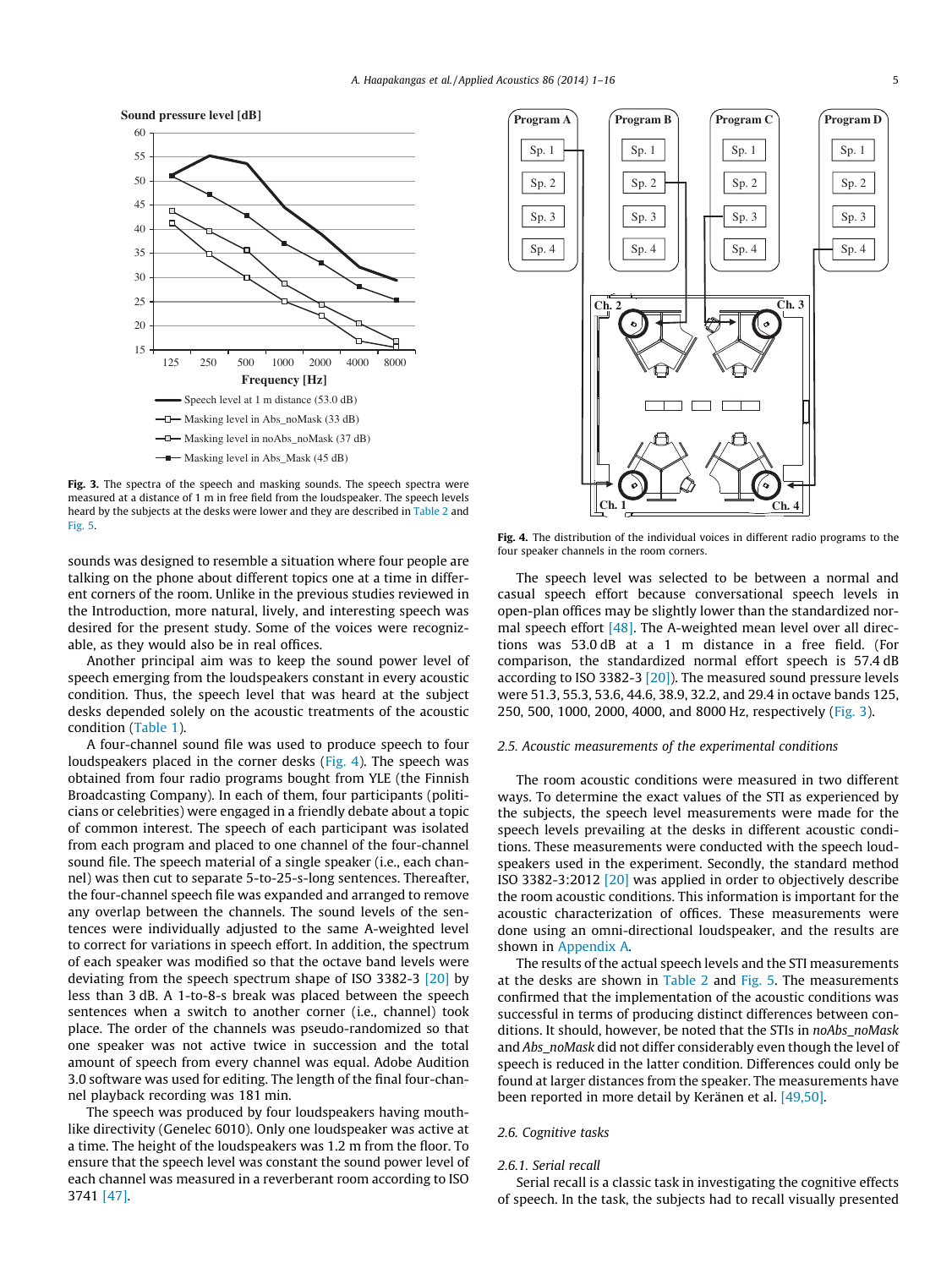<span id="page-5-0"></span>

| Table 2                                                                                                       |  |  |
|---------------------------------------------------------------------------------------------------------------|--|--|
| The A-weighted sound levels, $L_{SA}$ , and the Speech Transmission Indices, STI, of the acoustic conditions. |  |  |

|                                                    | Acoustic condition |            |          |              |
|----------------------------------------------------|--------------------|------------|----------|--------------|
|                                                    | noAbs noMask       | Abs noMask | Abs Mask | <b>Quiet</b> |
| STI of speech from the nearby desk (2 m away)      | 0.70               | 0.80       | 0.51     | 0.00         |
| STI of speech from the most remote desk (6 m away) | 0.60               | 0.42       | 0.11     | 0.00         |
| $L_{SA}$ (dB) from nearby desk (2 m away)          | 53                 | 50         | 50       |              |
| $L_{SA}$ (dB) from the most remote desk (6 m away) | 50                 | 38         | 38       |              |



Fig. 5. The range of the speech and masking levels at the desks in the four acoustic conditions. The variation of the masking level was always negligible because of the 14 evenly distributed masking loudspeakers in the ceiling. However, the speech levels varied more because the distance to the presently active loudspeaker varied with time.

digits from 1 to 9 in the order of presentation. The digits were presented in a random order, each digit appearing once in a sequence. Digits were presented on the computer screen at the rate of 1 per second, with an inter-digit interval of 1.5 s, i.e. the onset-to-onset of digits was 2.5 s. After a sequence, the subjects recalled the digits by clicking numbers in the same order on a 3  $\times$  3 array on the screen. The subjects had the possibility to click ''empty'' if they could not remember a digit in a certain serial position. The subjects were instructed to be as accurate as possible, but performance speed was not mentioned nor analyzed. The task contained 12 sequences of which the first was not analyzed. The percentage of digits recalled in their correct positions was calculated for each sequence and averaged across all 11 sequences for the total score.

#### 2.6.2. Working memory capacity

Working memory (WM) capacity was included in the experimental design as a covariate because individual differences in cognitive abilities were anticipated to form a possible confounder in the experiment. The measure for WM capacity was modified from the original operation span task developed by Turner and Engle [\[51\]](#page-14-0). The task consists of equations and words presented by turns. The idea of the task is to measure the functional capacity of WM by including a memory storage component (word recall) and a secondary processing component (equations) that interferes with the memory task.

First, an equation appeared on the computer screen (for example,  $9 \times 6 - 3$  = 52) and the subject had a maximum of 10 s to decide whether it was true or false by clicking the appropriate option on the computer screen. After this, a word to be memorized was presented for 2 s. This was followed by another equation, followed by another word. At the end of each set, the subject typed in all the words. A correct order for words within lists was not required. Subjects were instructed to aim at a minimum of 85% accuracy on equations, and received feedback on this after typing each word list. The purpose of this was to prevent them from easing the word recall by ignoring the secondary task.

The length of equation-word sets varied between three and seven pairs, and the sets were presented in a random order. The task consisted of ten sets. A score for the subject's WM capacity was calculated by the percentage of all correctly recalled words during the task (partial-credit load scoring, [\[52\].](#page-14-0) Minor misspellings were accepted, when unambiguous.

# 2.6.3. Operation span task

The operation span task was similar to the WM capacity task with the following changes. The set length varied from three to eight and the sets were presented in a growing order. The materials used for words and equations differed from the WM capacity task and are described in detail by Haka et al. [\[13\]](#page-14-0). The task contained 11 sets. Three matching versions were used. The equations and words were presented randomly within each version. The scoring procedure was the same as in the WM capacity task. The task lasted approximately 10 min.

# 2.6.4. N-back task

The N-back task is another type of working memory task (e.g., [\[53\]](#page-14-0)). It is assumed to engage some of the key processes of working memory, such as online monitoring and updating information in memory. The task consisted of sequences of letters presented on a computer screen. Each letter was shown for 500 ms that was then followed by a 2500 ms pause before the next letter appeared. Three levels of difficulty were used: 0-back, 1-back and 2-back. In 0-back, the subject's task was to identify the target letter 'X' by pressing YES or NO for each stimulus. In 1-back, the subject had to decide whether the presented letter was identical to the one immediately preceding it (i.e. one trial back), again responding YES or NO. In 2 back, the task was to respond whether the presented letter was identical to the one presented two trials back. The subjects were instructed to respond quickly, but accurately. Each set contained  $30 + n$  letters ( $n = 0$ , 1 or 2). 30% of the letters were targets requiring a positive response. Upper case and lower case letters were varied to prevent subjects from relying on visual recognition only. The task included three blocks containing one set of each level, i.e. each level of difficulty appeared three times during the task. As the task was presented three times during the experiment, there were materials for three versions. The materials and the order of the difficulty levels were counterbalanced across the test blocks and subjects. Response accuracy (%) and reaction times (RTs) for the correct responses (ms) were measured. The responses deviating over 3 SD from the subject's mean were excluded from the average RTs. The task lasted approximately 18 min.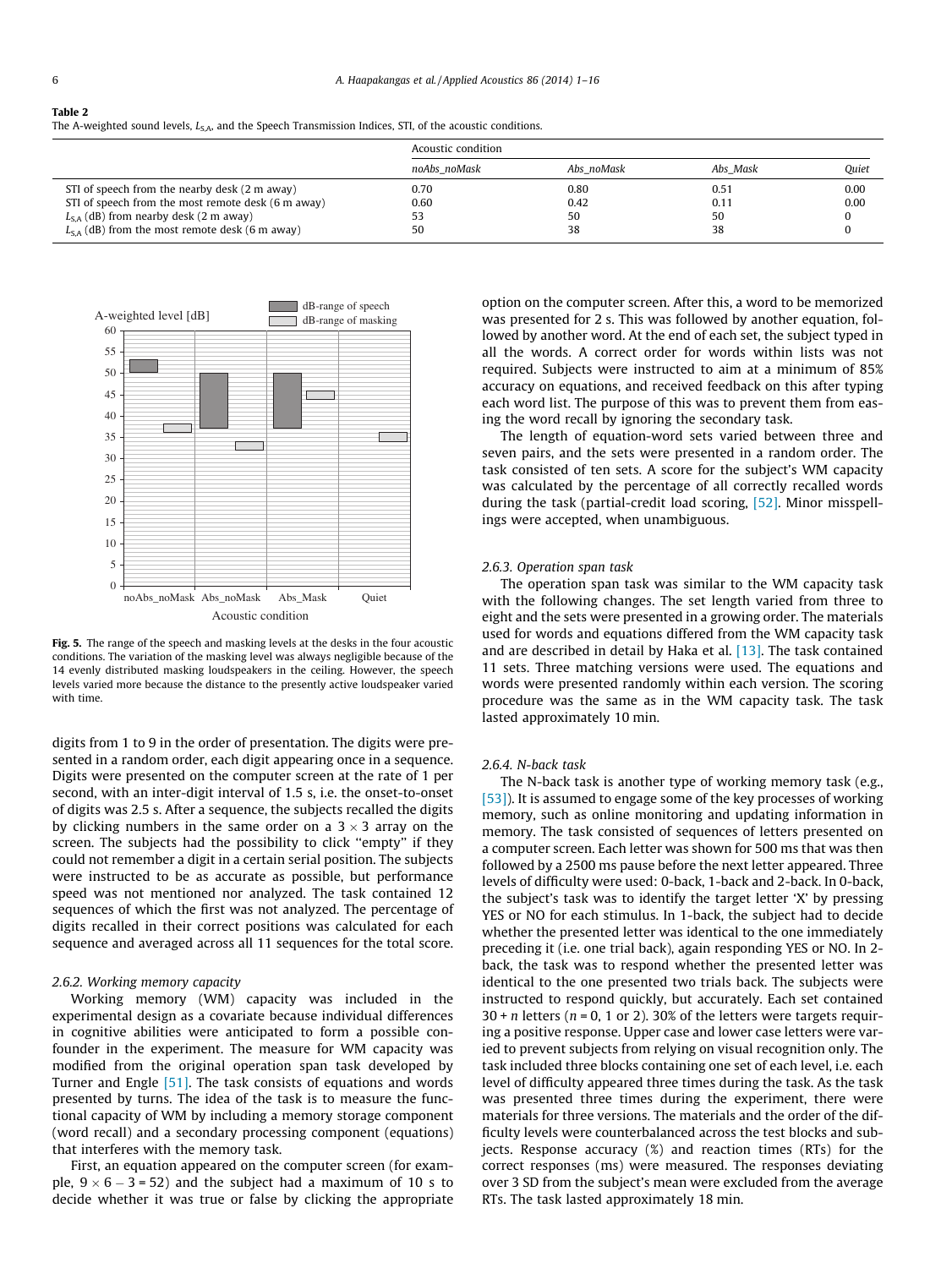#### 2.6.5. Text memory task

The task consisted of a text developed by Kaakinen et al. [\[54\].](#page-14-0) The text discussed four diseases and was three pages long. The diseases were generally unfamiliar to the subjects in order to prevent the subjects from relying on their prior knowledge. The subject's task was to memorize facts concerning one of the diseases (typhus). Subjects were given 6 min to read the text. After this, the subjects performed other tasks (N-back and operation span task) that created an approximately 30-min delay between reading and recall. This was done to prevent active maintenance of the text in short-term memory between reading and recall. In recall, the subjects had 4 min to write as much as they could remember about the target disease using the WordPad program. The task was scored by giving one point for every detail that was remembered (max. 45 points) and calculating the percentage of correct responses.

# 2.7. Questionnaires

Three questionnaires were used. A questionnaire on background information included questions about age, gender, sleep during the preceding night, and noise sensitivity. The latter was assessed with a four-item version [\[55\]](#page-14-0) of the subscale 'work' in NoiSeQ [\[56\]](#page-14-0).

The NASA Task Load Index, NASA-TLX [\[57\]](#page-14-0), was used for the assessment of subjective workload on six scales (mental, physical, and temporal demand, performance, effort, and frustration). The response was given on a slider bar. The poles of the scales were marked with low and high, except for the performance scale that was marked with good and poor. The scale ranged from one to 100 but the values were not shown to the subjects.

The final questionnaire included 17 statements about the perceived acoustic environment, its effect on performance and the overall environment. These were rated on a five-point scale (completely disagree – completely agree). Originally, most of the items were intended to be included in a sum score of acoustic satisfaction. However, this resulted in unacceptably low Cronbach's alphas in Quiet. The most reliable sum score was obtained from four questions and was labeled as perceived disturbance (Cronbach's alphas 0.65–0.83 in the different conditions). The variable included the following statements: It was easy to habituate to the sound environment (SE); The SE was pleasant; The SE impeded my ability to concentrate; My attention was drawn to the SE. In addition, the disturbance of 13 indoor environmental factors was rated on a five-point scale (not at all, slightly, to some extent, quite a lot, very much). Three of these items were essential for the research questions, namely the distraction caused by speech from nearby desks and desks further away and the distraction caused by background hum (i.e., ventilation or masking sound). The remaining items were included in order to confirm that the conditions were optimal in terms of other environmental factors.

# 2.8. Design

A mixed 4  $\times$  3  $\times$  2 design was used, with acoustic condition as a between-subjects factor (4 levels), test block (3 levels) as a withinsubjects factor and noise sensitivity (2 levels) as another betweensubjects factor. The test block refers to the exposure time, i.e. tasks were repeated in three blocks to assess the possible interactions between time and performance. There were 24 subjects in each group, except for the Quiet group, which had 25. Each subject only took part in one of the conditions. WM capacity was included as a covariate to increase the statistical power of the design. The different versions of the tasks were counterbalanced across test blocks and subjects.

The conditions were implemented in the following order: noAbs\_noMask, Quiet, Abs\_noMask, and Abs\_Mask. The completion of the experiment took three months because considerable retrofitting and acoustic measurements were required between conditions. Due to this time frame, subjects could not be randomly assigned to different conditions but were acquired for one condition at a time. Finding male subjects proved difficult toward the end of the study, which resulted in an unbalanced gender distribution across conditions (13, seven, two and two males, respectively).

# 2.9. Procedure

The experiment started with general information about the study including an informed consent form. First, the subjects performed the measurement of WM capacity. After this, the subjects completed a questionnaire on background information and practiced all the tasks in silence. A short break was given after the practice session, if necessary. The masking sound was on from the beginning but the speech sounds were turned on at this point. The subjects were instructed to ignore the background sounds and concentrate on the tasks.

The tasks were presented in three blocks that lasted 40, 60, and 60 min, respectively. The serial recall, N-back, and operation span tasks were done in every block, in this order. The text memory task was performed during the second block so that the text was read after the serial recall task and the text recall took place at the end, after the operation span task. The last block had an additional 15-min filler task at the end of the block. Each task was followed by a NASA-TLX rating done on the computer. A ten-minute break was given after the first block. During this, the subjects were offered a sandwich outside the room but were instructed not to discuss the experiment with each other. At the end of the third block, the speech sounds were turned off. The subjects then completed a questionnaire on acoustic satisfaction and perceived sound environment in silence.

The experiment lasted 4 h and all the groups were tested at the same time of the day, starting at 9:30 a.m. Two to six subjects were tested at a time. A researcher was present in the laboratory at all times. After the experiment, the subjects received more information about the study and were given the opportunity to ask questions.

# 2.10. Statistical analysis

The data were analyzed with IBM SPSS Statistics for Windows, Version 20.0. (Armonk, NY: IBM Corp). The subjects were divided into two groups on noise sensitivity (sensitive vs. non-sensitive) by a median split on the summed noise sensitivity scores. Serial recall and operation span task were analyzed with 4 (acoustic condition)  $\times$  3 (test block)  $\times$  2 (noise sensitivity) ANCOVAs with WM capacity as a continuous covariate. Acoustic condition and noise sensitivity were between-subjects factors, whereas the test block was a within-subject factor. The text memory task was analyzed with a 4 (acoustic condition)  $\times$  2 (noise sensitivity) ANCOVA with WM capacity as a continuous covariate. The ANCOVAs were followed up with paired comparisons of the adjusted means. The assumptions of the linearity and homogeneity of regression were met in all ANCOVAs. The RTs in the N-back task were analyzed with a 4 (condition)  $\times$  3 (test block)  $\times$  3 (N-back level)  $\times$  3 (task block)  $\times$  2 (noise sensitivity) ANOVA, leaving out WM capacity as it did not have a linear relation with the RTs. When Mauchly's test indicated a violation of sphericity for the within-subject variables, the Greenhouse–Geisser correction was applied and the corresponding p-values are reported. The Benjamini–Hochberg procedure was used for alpha-error adjustments in all paired comparisons.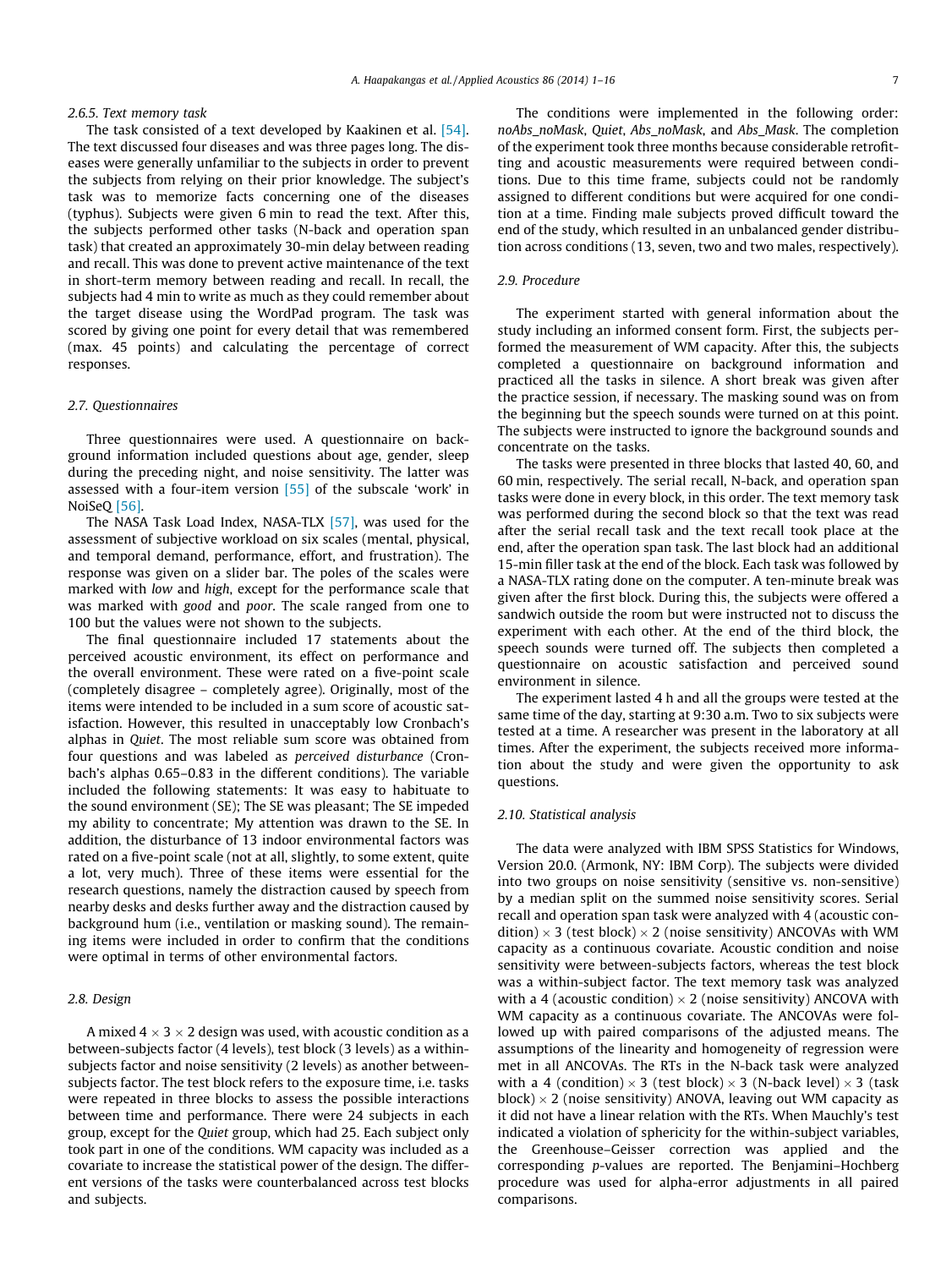The sum score of perceived disturbance and the subjective distraction due to speech were analyzed with a non-parametric Kruskal–Wallis test, followed by Mann–Whitney U tests for paired comparisons. The same analyses were then repeated separately for noise-sensitive and non-noise-sensitive subjects.

The total scores and the subscales of the NASA-TLX were analyzed with a 4 (acoustic condition)  $\times$  3 (test block)  $\times$  2 (noise sensitivity) ANOVA in the short-term and working memory tasks and with a 4 (acoustic condition) $\times 2$  (noise sensitivity) ANOVA in the text memory task. As the NASA-TLX has been associated with gender effects in some studies (e.g., [\[58\]\)](#page-14-0), the analysis was only performed for female subjects due to the unbalanced gender distribution across acoustic conditions.

One subject was excluded from the serial recall, operation span, and text memory tasks due to missing data on the covariate. Another subject was excluded from serial recall due to a technical error in data recording. Unlike in typical studies of the operation span task, we did not exclude subjects who failed to achieve an 85% level on equation accuracy because the independent variable (speech intelligibility) could also have affected arithmetic performance [\[14,22\]](#page-14-0). Instead, subjects with equation/word recall tradeoffs were identified by examining multivariate outliers using the Mahalanobis distance. One such outlier was found and excluded from the operation span task. Two extreme outliers performing consistently over 3 SDs above group means were excluded from the N-back task. One subject was excluded from the analyses of the perceived disturbance due to a misunderstanding of the questions.

#### 3. Results

The main assumptions of this experiment were that the presence of background speech would have detrimental effects on cognitive performance and subjective distraction, and that good room acoustic design would decrease these negative effects. Accordingly, we hypothesized that Quiet would yield the best results compared to all the other conditions, and that the condition with the lowest STI (Abs\_Mask) would be better than the other two conditions containing speech (noAbs\_noMask and Abs\_noMask). Therefore, one-tailed tests are reported in the corresponding paired comparisons. The latter two conditions were not expected to differ from each other and were, therefore, compared with two-tailed tests.

#### 3.1. Performance effects in cognitive tasks

# 3.1.1. Serial recall

The ANCOVA revealed a significant main effect of acoustic condition on performance in serial recall ( $F_{3,86}$  = 3.32, p = .024, partial  $\eta^2$  = 0.10). As shown in Fig. 6, the results seem to follow the expected pattern, except for noAbs\_noMask in which the performance was better than anticipated. Pairwise comparisons revealed that performance was better in Quiet than in Abs\_noMask ( $p = .01$ , 1-tailed) and  $Abs\_Mask$  ( $p = .04$ , 1-tailed), as expected. However, performance in Quiet was not better than performance in noAbs\_noMask ( $p > .05$ , 1-tailed). In addition, Abs\_Mask did not yield better results than the other two conditions containing speech ( $p$  values  $> 0.05$ , 1-tailed). Thus, the expectation that acoustic design would decrease the distraction caused by background speech was not supported by the serial recall data.

The main effect of test block was significant  $(F_{2,172} = 4.11,$  $p = 0.018$ , partial  $\eta^2 = 0.05$ ), indicating a small learning effect toward the end of the experiment. This effect did not interact with acoustic condition ( $p > .05$ ), indicating that the effect of acoustic condition was not moderated by the exposure time.



Fig. 6. Performance in serial recall in the whole sample and the noise sensitivity groups. Adjusted means and standard errors.

The non-noise-sensitive subjects performed better than the sensitive subjects ( $F_{1,86}$  = 4.58, p = .035, partial  $\eta^2$  = 0.05; Fig. 6), but this effect did not interact with acoustic condition.

## 3.1.2. Operation span

The adjusted means in Fig. 7 show a pattern that is in line with the expectations. Accordingly, the ANCOVA showed a significant main effect of acoustic condition on performance in the operation span task ( $F_{3,86}$  = 3.58, p = .017, partial  $\eta^2$  = 0.11). Pairwise comparisons confirmed that performance was better in Quiet than in noAbs\_noMask ( $p = .01$ , 1-tailed) and Abs\_noMask ( $p = .03$ , 1-tailed). There was also a marginal improvement in Abs\_Mask compared to  $noAbs\_noMask$  ( $p = .07$ , 1-tailed) suggesting a tendency toward an effect of acoustic design within the speech conditions. The main effect of test block indicated a small learning effect  $(F_{2,172} = 6.11,$  $p = .003$ , partial  $\eta^2 = 0.07$ ) but test block did not interact with acoustic condition ( $p > .05$ ). Noise sensitivity had a small effect on task performance ( $F_{1,86}$  = 4.28, p = .042, partial  $\eta^2$  = 0.05), with the non-sensitive subjects performing better than the sensitive subjects.

#### 3.1.3. N-back

The initial analyses of the N-back task indicated a possible ceiling effect in accuracy as it exceeded 90% in all acoustic conditions on all N-back levels. Thus, only the analyses on RTs are reported.



Fig. 7. Performance in the operation span task in the whole sample and the noise sensitivity groups. Adjusted means and standard errors.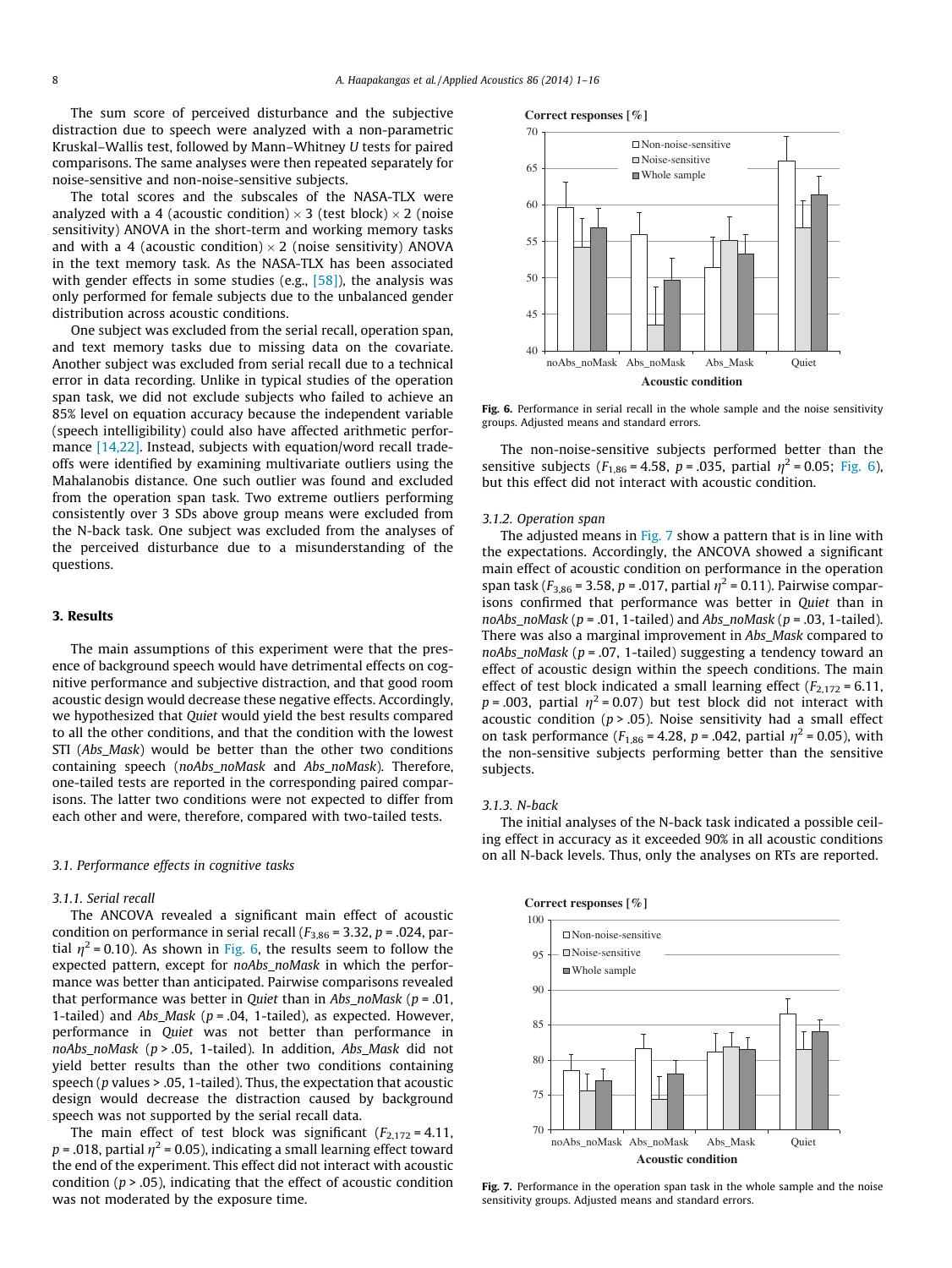The pattern of RTs in Fig. 8 suggests an increase in the cognitive load with increasing STI, although the RTs in *Ouiet* appear slightly higher than expected. The effect of acoustic condition on the RTs was indeed significant  $(F_{3,87} = 4.42, p = .006,$  partial  $\eta^2 = 0.13$ ). Paired comparisons revealed that RTs were significantly longer in  $noAbs\_noMask$  than in  $Abs\_Mask$  ( $p = .002$ , 1-tailed) and Quiet  $(p=.03, 1-tailed)$ , indicating a higher cognitive load in noAbs\_noMask. These results are in line with the predictions. However, no other expected differences emerged between Quiet and the speech conditions or within the speech conditions.

There was also an interaction between acoustic condition and the difficulty level of the task  $(F_{6,174} = 4.07, p = .007,$  partial  $\eta^2$  = 0.12). As shown in Fig. 9, the acoustic condition seemed to have a larger effect with increasing difficulty. This was confirmed with separate ANOVAs for each N-back level. There was no effect on 0-back ( $p > .05$ ), whereas a statistically significant effect emerged for both 1-back ( $F_{3,87} = 4.00$ ,  $p = .01$ , partial  $\eta^2 = 0.12$ ) and 2-back ( $F_{3,87}$  = 4.79, p = .004, partial  $\eta$ <sup>2</sup> = 0.14). The RTs were again significantly shorter in Quiet than in noAbs\_noMask in both 1-back ( $p = .03$ , 1-tailed) and 2-back ( $p = .02$ , 1-tailed). Similarly, noAbs\_noMask resulted in significantly longer RTs compared to Abs\_Mask in both 1-back ( $p = .004$ , 1-tailed) and 2-back ( $p = .001$ , 1-tailed). The RTs in 2-back were also marginally longer in noAbs\_noMask than in Abs\_noMask ( $p = .056$ , 2-tailed), which was not expected.

There was a strong learning effect, as revealed by a main effect of test block ( $F_{2,174}$  = 65.57, p < .001, partial  $\eta^2$  = 0.43) but again no interaction with acoustic condition ( $p > .05$ ). Noise sensitivity did not affect RTs in the N-back task ( $p > .05$ ).

Text memory. The text memory task was not affected by acoustic condition nor noise sensitivity, as shown by the ANCOVA yielding no significant effects (all  $p$  values > .05, Fig. 10).

The individual differences in WM capacity had a significant effect on performance in all tasks (all p values  $\leq$  .003, partial  $\eta^2$  = 0.07–0.52), except the N-back task in which it was not included. There were no interactions between WM capacity and acoustic condition in any of the tasks.

#### 3.2. Effects on subjective variables

## 3.2.1. Perceived disturbance

The sum score of perceived disturbance was affected by acoustic condition  $(\chi^2$  (3) = 57.83, p < .001, [Fig. 11](#page-9-0)). The paired comparisons showed that the presence of speech sounds increased perceived disturbance as all speech conditions differed



Fig. 8. Performance in the N-back task in the whole sample and the noise sensitivity groups. Means and standard errors.



Fig. 9. The interaction between the memory load (0–2) and acoustic condition in the reaction times of the N-back task. Means and standard errors.

significantly from *Quiet* (all *U* values  $\leq$  16.00, p values < .001, 1-tailed). Within the speech conditions, Abs\_Mask resulted in the lowest disturbance with a significant difference to noAbs noMask  $(U = 130.00, p = .001, 1$ -tailed) and a marginal difference to Abs\_no-Mask ( $U = 209.50$ ,  $p = .062$ , 1-tailed). The latter two did not differ from each other ( $p > .05$ , 2-tailed). In sum, the results were in line with the predictions, as the absence of background speech resulted in the lowest perceived disturbance, and the decrease in STI reduced perceived disturbance between the speech conditions.

A separate analysis of the noise sensitivity groups indicated that acoustic condition had an effect on perceived disturbance in both groups (non-sensitive:  $\chi^2$  (3) = 31.13, p < .001; sensitive:  $\chi^2$  $(3) = 28.68$ ,  $p < .001$ ). Paired comparisons showed similar differences as observed with the whole sample, except that Abs\_Mask resulted in lower perceived disturbance than Abs noMask only in the noise-sensitive group ( $U = 170.50$ ,  $p = .019$ , 1-tailed).

# 3.2.2. Perceived distraction

The subjective distraction due to speech sounds was analyzed with the three speech conditions (Figs.  $12-14$ ). There was a main effect of acoustic condition for the perceived distraction caused by speech sounds heard from desks further away ( $\chi^2$  (2) = 14.30,  $p = .001$ ) but not for speech sounds heard from nearby desks  $(p > .05)$ . That is, the acoustic design did not seem to affect



Fig. 10. Performance in the text memory task in the whole sample and the noise sensitivity groups. Adjusted means and standard errors. No statistically significant effects were observed.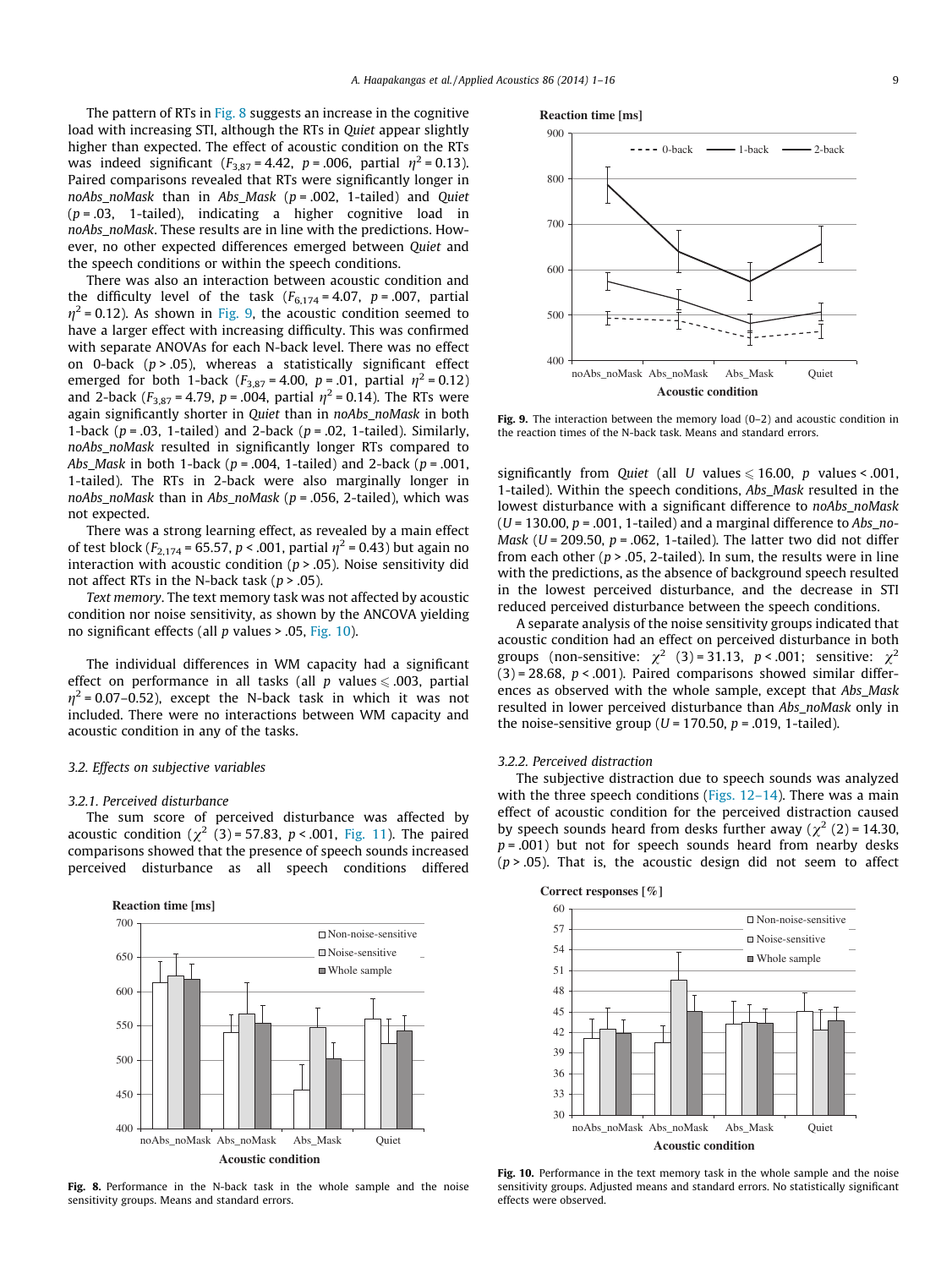<span id="page-9-0"></span>

Fig. 11. The sum scores for subjective disturbance in the whole sample and the noise sensitivity groups. Means and standard errors. Scale 1–5 (not at all – very much).

subjective distraction for speech that originated from the adjacent desk. Paired comparisons showed that speech heard from desks further away was perceived as less distracting in Abs\_Mask compared to both Abs\_noMask ( $U = 131.50$ ,  $p = .001$ , 1-tailed) and noAbs\_noMask ( $U = 126.00$ ,  $p = .001$ , 1-tailed), which supports the assumption of the effect of acoustic design. The latter two conditions did not differ from each other ( $p > .05$ , 2-tailed).

Separate analyses of the noise sensitivity groups revealed that the effect of speech from further away was highly significant for the noise-sensitive subjects ( $\chi^2$  (2) = 13.93, p = .001, Fig. 14). Accordingly, the noise-sensitive subjects were less distracted by speech in Abs Mask as opposed to Abs noMask (U = 4.00, p = .002, 1-tailed) and noAbs noMask (U = 30.50, p = .004, 1-tailed). For the non-noise-sensitive subjects, the pattern of results was weaker with only a tendency towards a main effect of acoustic condition ( $\gamma^2$  (2) = 5.17, p = .076). The differences between conditions were similar to those observed with noise-sensitive subjects, with the least distraction perceived in Abs\_Mask as opposed to Abs\_noMask  $(U = 38.00, p = .06, 1$ -tailed) and noAbs\_noMask  $(U = 25.00, p = .03,$ 1-tailed).

The distraction caused by the background hum (i.e., ventilation or masking sound) was analyzed with all four conditions. There was no effect of acoustic condition on the perceived distraction due to background hum ( $p > .05$ , Fig. 12). The results were similarly non-significant when noise-sensitive and non-sensitive groups



Fig. 12. Perceived distraction caused by speech from different distances for the whole sample. Means and standard errors. Scale 1-5 (not at all - very much).





Fig. 13. Perceived distraction caused by speech from nearby desks in the noise sensitivity groups. Means and standard errors. Scale 1–5 (not at all – very much).



Fig. 14. Perceived distraction caused by speech from desks further away in the noise sensitivity groups. Means and standard errors. Scale 1–5 (not at all – very much).

were separately analyzed.

# 3.2.3. NASA-TLX

Subjective workload was measured with the NASA-TLX (five items) after every task. Descriptive statistics for the statistically significant findings are shown in [Table 3](#page-10-0). There were no main effects of acoustic condition on the total NASA-TLX scores for any of the tasks. However, a significant interaction between test block and acoustic condition was observed in the N-back task  $(F_{6,130} = 2.54, p = .032,$  partial  $\eta^2 = 0.11$ ). Separate repeated measures ANOVAs for each acoustic condition showed that the subjective workload decreased with increasing exposure time in Quiet  $(F_{2,42} = 3.28, p = .048,$  partial  $\eta^2 = 0.14$ ), whereas no effects of test block were observed in any of the speech conditions. Noise sensitivity also had a small effect on the NASA-TLX scores of the N-back task ( $F_{1,65}$  = 4.21,  $p$  = .044, partial  $\eta^2$  = 0.06), with noise-sensitive subjects demonstrating higher overall workload than nonsensitive subjects.

Separate ANOVAs for the six subscales in each task yielded only a few significant effects. The subscale for perceived performance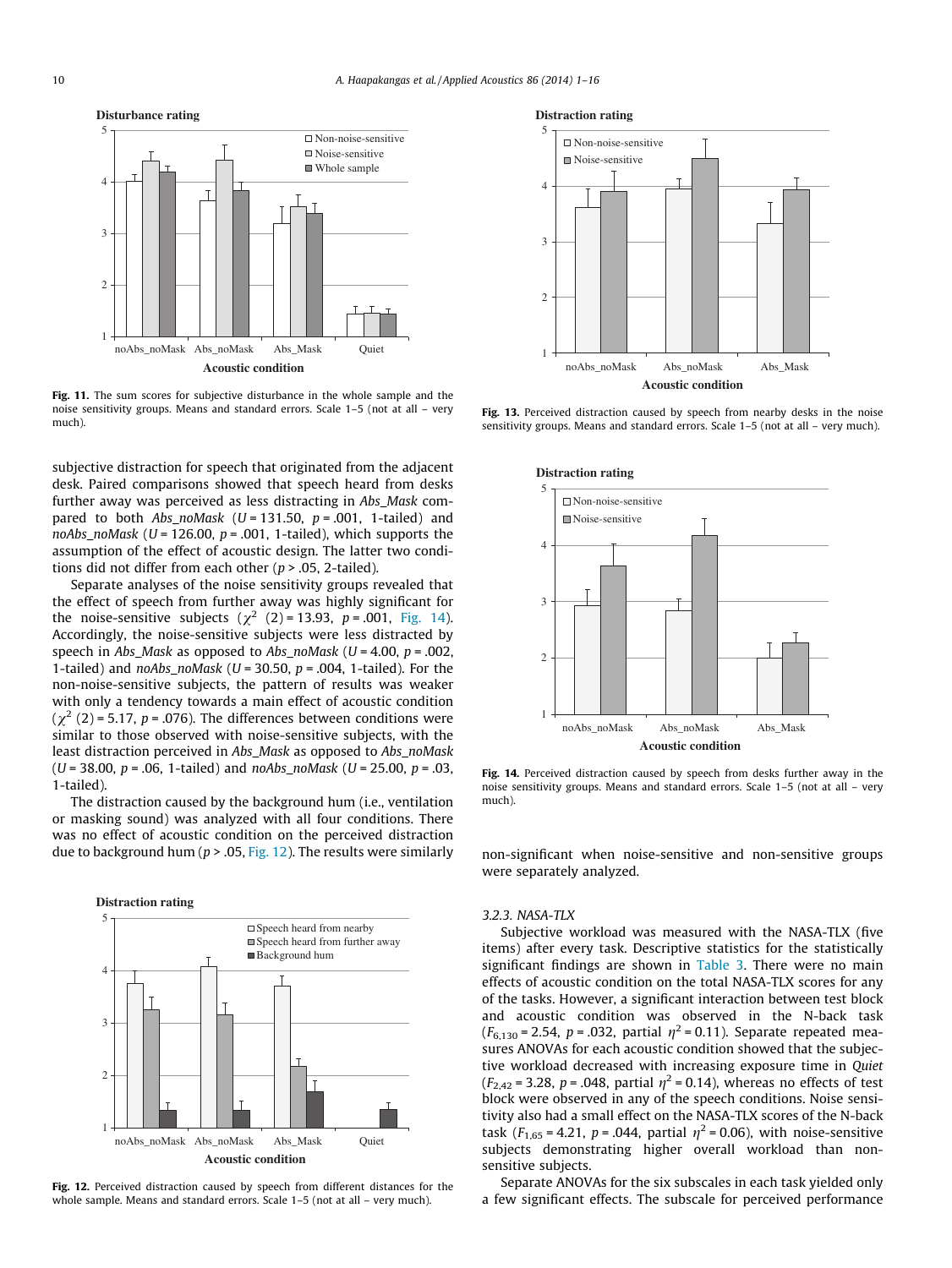#### <span id="page-10-0"></span>Table 3

Means and standard deviations for the NASA-TLX ratings in different tasks. Scale 0–100; higher ratings indicate higher subjective workload. Only the data for the total scores and subscales that yielded statistically significant main effects of acoustic condition, or interactions involving acoustic condition, are shown.

|                      |                     | Acoustic condition |             |             |              |
|----------------------|---------------------|--------------------|-------------|-------------|--------------|
|                      |                     | noAbs_noMask       | Abs_noMask  | Abs_Mask    | <b>Quiet</b> |
| N-back task          |                     |                    |             |             |              |
| Total score          | Test block 1        | 44.4 (12.3)        | 42.2(12.5)  | 48.6 (12.1) | 49.9 (13.1)  |
|                      | Test block 2        | 40.3(14.4)         | 48.6 (14.6) | 44.5 (15.4) | 44.7 (13.8)  |
|                      | Test block 3        | 47.0 (13.0)        | 49.5 (15.7) | 47.7 (19.3) | 43.6(15.0)   |
|                      | Noise-sensitive     | 48.1 (14.6)        | 55.6 (14.4) | 48.9 (16.1) | 45.9 (11.4)  |
|                      | Non-noise-sensitive | 40.5(12.0)         | 43.1 (12.5) | 42.7(14.6)  | 46.3(16.2)   |
| Frustration          | Noise-sensitive     | 60.5(24.3)         | 76.3 (18.3) | 59.0 (26.9) | 56.6 (23.7)  |
|                      | Non-noise-sensitive | 38.9 (18.0)        | 37.1 (25.3) | 51.0 (23.6) | 53.2 (26.8)  |
| Operation span task  |                     |                    |             |             |              |
| Performance          | Overall             | 60.0(20.1)         | 63.8 (20.2) | 51.6(21.8)  | 51.4 (20.8)  |
| Serial recall        |                     |                    |             |             |              |
| Performance          | Overall             | 66.3 (18.9)        | 80.9 (13.7) | 68.7 (23.0) | 64.7 (24.8)  |
|                      | Test block 1        | 72.5 (14.9)        | 89.2 (12.6) | 78.6 (21.5) | 70.9(25.3)   |
|                      | Test block 2        | 58.0 (21.4)        | 78.6 (15.8) | 66.5 (22.7) | 66.0 (26.4)  |
|                      | Test block 3        | 68.3 (20.4)        | 74.9 (12.7) | 61.1(24.7)  | 57.3 (22.9)  |
| Frustration          | Test block 1        | 68.5 (18.1)        | 79.4 (27.0) | 79.4 (22.9) | 79.2 (15.6)  |
|                      | Test block 2        | 68.1 (18.0)        | 70.1 (28.0) | 65.5 (24.0) | 63.5(27.3)   |
|                      | Test block 3        | 74.7 (14.4)        | 69.9 (21.2) | 58.4 (30.7) | 58.7 (17.6)  |
| Text memory, reading |                     |                    |             |             |              |
| Frustration          | Overall             | 46.5 (24.9)        | 27.2(21.2)  | 28.3 (23.4) | 20.7(16.0)   |
| Text memory, recall  |                     |                    |             |             |              |
| Temporal demand      | Overall             | 63.5 (19.1)        | 53.8 (25.6) | 64.0 (24.3) | 71.3(17.1)   |

was affected by acoustic condition in the operation span task  $(F_{3,65} = 3.48, p = .021,$  partial  $\eta^2 = 0.14$  and serial recall  $(F_{3,65} = 3.19, p = .029,$  partial  $\eta^2 = 0.13$ ). In both tasks, the subjects in Quiet and Abs\_Mask perceived their performance as better than subjects in Abs\_noMask (both ps < .05, 1-tailed). In the text memory task, there was an effect of acoustic condition on frustration during reading ( $F_{3,65}$  = 4.05, p = .011, partial  $\eta^2$  = 0.16). Again, the lowest frustration was observed in Quiet and Abs\_Mask compared to Abs\_noMask (both p values < .05, 1-tailed). There was also an effect of acoustic condition on the temporal demand during text recall  $(F_{3,65} = 3.23, p = .028,$  partial  $\eta^2 = 0.13$ ) but the effect was in the opposite direction to the prediction with higher demand perceived in Quiet as opposed to Abs noMask ( $p = .033$ , 1-tailed).

There was a marginal interaction between test block and acoustic condition in frustration in serial recall  $(F_{6,130} = 2.11, p = .056,$ partial  $\eta^2$  = 0.09). Separate repeated measures ANOVAs for each acoustic condition showed that frustration decreased with increasing exposure time in *Quiet* ( $F_{2,46}$  = 10.65, *p* = .001, partial  $\eta^2$  = 0.32) and Abs\_Mask ( $F_{2,44}$  = 7.29, p = .004, partial  $\eta^2$  = 0.25), whereas no effects of test block were observed in the other two conditions.

There were few main effects of noise sensitivity on the subscales. The only significant interaction between noise sensitivity and acoustic condition was observed for frustration in the N-back task ( $F_{3,65}$  = 2.83,  $p$  = .045, partial  $\eta^2$  = 0.12). Paired comparisons showed that noise-sensitive subjects experienced higher frustration than the non-sensitive subjects in  $Abs\_noMask$  ( $p < .001, 1$ tailed) with a similar trend also emerging in noAbs\_noMask  $(p = .085, 1$ -tailed). Noise sensitivity did not affect frustration in Abs\_Mask or Quiet.

# 4. Discussion

The primary aim of the present study was to test whether the detrimental effects of unattended background speech (hereinafter referred to as ''background speech'') could be reduced by room acoustic design that decreases the STI of speech. In line with previous research, the results showed that the presence of background speech has detrimental effects on short-term memory and working memory performance and on the subjective perceptions of noise effects. These effects were neither attenuated nor amplified within a three-hour working period. The results also showed that a reduction of STI by room acoustic means decreases subjective disturbance. However, the support for the effect of acoustic design on cognitive performance was somewhat weaker than expected. The results also suggest that noise-sensitive individuals may subjectively benefit more from acoustic improvements than lesssensitive individuals as the effects of the room acoustic design on subjective distraction were stronger in the noise-sensitive group than in the non-sensitive group.

# 4.1. The effect of room acoustic design on cognitive performance

In terms of cognitive performance effects, the results largely replicate the previous findings that the presence of background speech is detrimental to cognitive performance (e.g., [\[13,21,22\]\)](#page-14-0). This effect was observed in serial recall and two working memory tasks. However, the effect was mainly observed between the Quiet condition and either or both of the conditions with the highest STIs (noAbs\_noMask and Abs\_noMask) but not between Quiet and the condition with the lowest STI (Abs\_Mask). The present results are also compatible with the literature showing that the effects of speech are task-specific (e.g.,  $[14]$ ). This was shown in the N-back task, which demonstrated that the deleterious effect of background speech on performance increased as a function of the working memory load.

The presence of background speech did not affect performance in the text memory task that required a more complex set of cognitive processes, such as reading comprehension and long-term memory. The explanation for the differences between this and the other tasks probably derives from different task demands. The text memory task is essentially a semantic task that requires the processing of meaning, whereas the other tasks rely more on attention, memory for order, and working memory processes. Other studies have similarly reported no or only weak effects of speech intelligibility on semantic distraction (e.g., [\[13–15,17\]\)](#page-14-0). It is currently not clear why semantic tasks would be less affected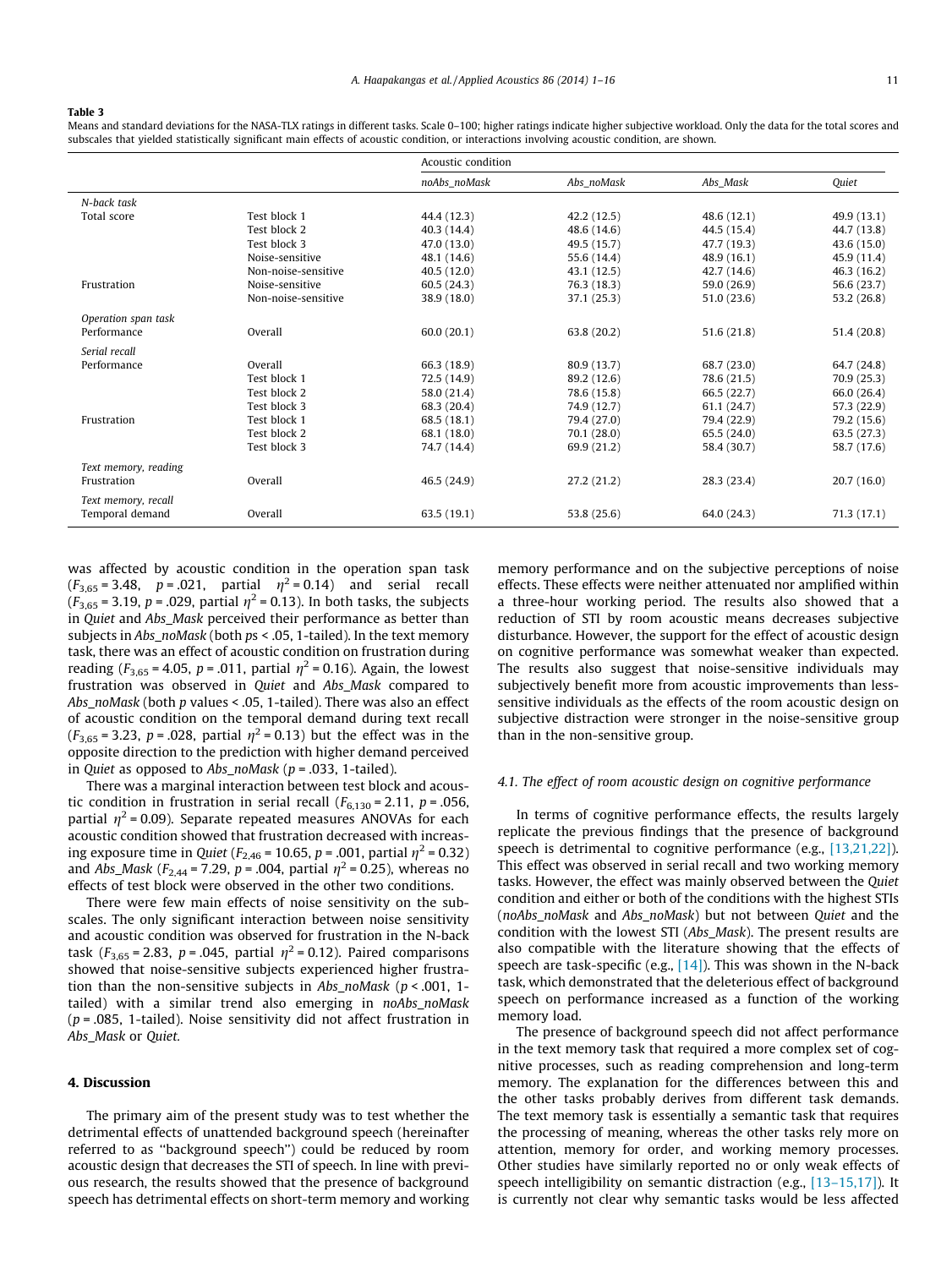by speech intelligibility than other tasks, particularly as the existence of semantic interference by background speech as such has been demonstrated by several studies in recent years (e.g., [\[25,26\]\)](#page-14-0). This issue is clearly an important topic for future studies.

The most important findings of the present study concern the effects of acoustic design on the interference caused by background speech. In terms of cognitive performance, these effects were somewhat weaker than expected. One would assume that changes in STI, introduced by room acoustic design, would have improved performance in the three tasks that were affected by speech sounds per se. However, the acoustic conditions only affected performance in the N-back task in which the RTs indicated decreased cognitive load in the optimal acoustic condition (Abs\_Mask) compared to the condition where the acoustic design was inadequate (noAbs\_noMask). A marginal tendency toward the effect of acoustic design was observed in the operation span task and no effect in serial recall. These findings are somewhat surprising, as previous research has demonstrated a relation between STI and performance in both the serial recall [\[12,13\]](#page-14-0) and the operation span tasks [\[13\]](#page-14-0).

There are a few possible explanations for this inconsistency. Firstly, the present results may reflect a more accurate effect of the STI on performance in terms of ecological validity because the experimental conditions and speech materials were carefully designed from a practically motivated, rather than a theoretical, point of view. To be more specific, the present study incorporated variation in STI, and more importantly, included the physical limitations that are associated with reducing STI at short distances between a speaker and a listener. Along with earlier research [\[33\]](#page-14-0), the STI measurements of the present study (see [Table 2](#page-5-0) and the spatial decay curves in [Appendix A\)](#page-13-0) demonstrate that the effect of acoustic design becomes more pronounced with increasing distance from the speech source. This effect was also reflected in the subjective responses, which showed that the acoustic condition had an effect on perceived distraction of speech from further away but not for speech from nearby. In fact, the STI of speech from the adjacent desk remained relatively high exceeding 0.50 in all conditions, placing all the subjects within a distraction distance from at least one speech source. According to previous studies, STI should be below 0.50 in order for performance to improve [\[12–14,32,34\].](#page-14-0) The present results demonstrate that open-plan offices similar to the condition Abs\_Mask are not accurately characterized by a low STI but rather with a smaller probability of exposure to STIs exceeding 0.50. Therefore, the effect of acoustic improvements on performance will, in practice, be smaller than has been suggested by previous studies where the limitations related to distance have not been considered. To further emphasize this point, it should be noted that the optimal acoustic condition (Abs\_Mask) of the present study was very effective in reducing STI because a very low STI was obtained at only a 6 m distance from a speech source ([Table 2\)](#page-5-0). Thus, the somewhat limited findings on the effect of acoustic design on performance were not due to inadequacies in the execution of acoustic conditions, but they rather represent the practical limitations of room acoustic design.

A related explanation for the rather small performance effects is based on the possibility of increased attentional capture by intelligible speech in the optimal acoustic condition (Abs\_Mask). The idea of change, or variation, in acoustic perception is seen as an essential factor in several accounts of noise-related performance effects (e.g.,  $[19,27,59]$ ). For instance, a duplex-mechanism account  $[60]$ holds that performance impairment is either caused by a conflict of overlapping processes or by attentional capture caused by an unexpected acoustic event. Adopting this framework, one may speculate that intelligible speech had more detrimental impact in the best acoustic condition (Abs\_Mask) than in the other conditions because the nearby speech was likely to be perceptually salient in an otherwise reasonably peaceful acoustic environment. In the other speech conditions, the variation in the acoustic perception was probably more predictable as all speech sounds were at least moderately intelligible.

As a second line of explanation, we need to consider methodological issues as a possible source for the limited number of findings on cognitive performance. The practical execution of the conditions required the acoustic conditions to be manipulated as a between-groups variable which introduced individual differences as a source of experimental error. Individual differences in intelligence per se will be reflected in any test of cognitive ability (see  $[39]$ ), while the susceptibility to background speech also has considerable individual variation, at least in serial recall [\[61\].](#page-15-0) This individual variation might mask the effects of acoustic conditions particularly if the effects of acoustic manipulation are expected to be small in relation to those produced by individual differences. While WM capacity and noise sensitivity were included in the analyses to account for some of the variance, it is important to note that this procedure does not correct for any pre-existing differences between groups nor remove the effect of individual differences on the results. Thus, some statistical power to detect differences was probably lost by the necessity of manipulating the acoustic conditions between groups. This might explain why only the differences between the extreme acoustic conditions were most likely to reach statistical significance.

To further clarify the effect of the between-groups design on the findings, it is worth comparing the present results with a related study by Varjo et al.  $[62]$ . The study was conducted in the same laboratory with a within-subject manipulation of two conditions that had acoustic properties similar to those of the conditions Abs\_Mask and noAbs\_noMask of the present study. The acoustic conditions were combined with changes in the temperature and ventilation rate but, as separate experiments showed that the temperature and ventilation rate did not affect the cognitive tasks that were used  $[41,63]$ , the effects obtained by Varjo et al.  $[62]$  can be mainly attributed to the decrease in STI. They demonstrated significant effects in the serial recall, operation span, and N-back task. These findings support the assumption that an optimal acoustic design similar to the present study can decrease the cognitive disruptions caused by background speech. The differences in the experimental design are also consistent with the view that the lack of similar findings in the present study resulted, at least to some degree, from the between-groups manipulation of the acoustic conditions.

## 4.2. The effect of room acoustic design on subjective perceptions

The data on subjective perceptions provided stronger evidence in support of the assumed effects of acoustic design on distraction by speech. Especially perceived disturbance in general and distraction caused by speech from further away were sensitive to the differences between the acoustic conditions. The results showed that perceived distraction decreased in the optimal acoustic design (Abs\_Mask) as opposed to the conditions with the highest STIs (noAbs\_noMask and Abs\_noMask), while best subjective ratings were obtained when background speech was absent.

The pattern of results is in line with other studies that have demonstrated that subjective measures tend to be more sensitive to differences between acoustic conditions than measures of objective performance (e.g., [\[12,13,22\]](#page-14-0)). An often-mentioned explanation for the differences between performance and questionnaire measures is offered by the enhanced effort hypothesis [\[12,13,22\].](#page-14-0) According to this view, subjects recognize the acoustic distraction as harmful for their performance and compensate for the anticipated deleterious effects by investing more effort in the task. This is assumed to diminish the observable effects on performance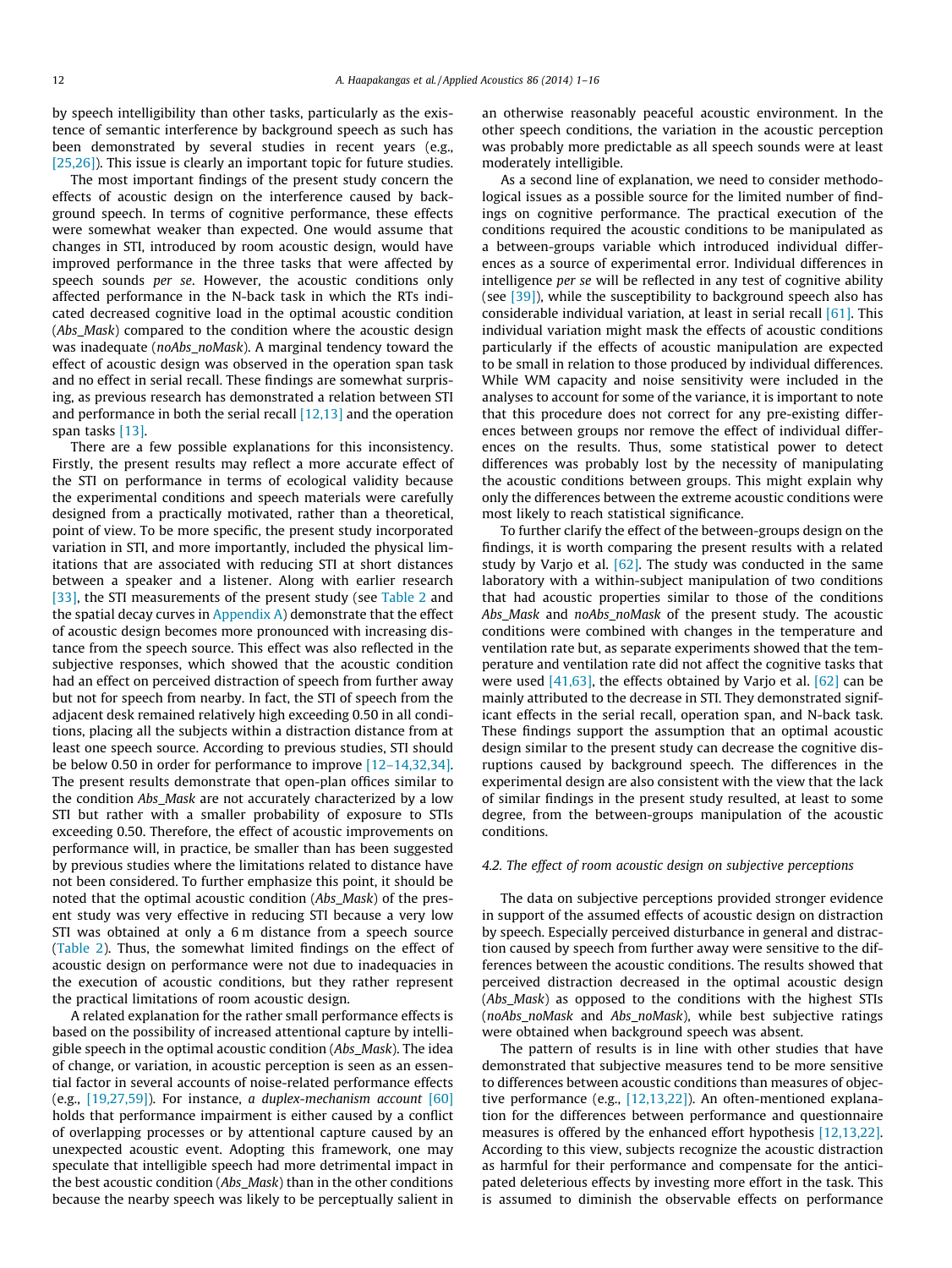while amplifying the negative experience of the acoustic environment. The role of compensatory resources and effort has also seen as an essential mediator between noise and performance effects by other researchers [\[19\].](#page-14-0)

At first glance, the current results may not seem compatible with this line of explanation because the subjective workload (as measured by the NASA-TLX) did not considerably increase in the speech conditions. However, the NASA-TLX may not have been an appropriate measure for subjective workload in the present study. Firstly, the NASA-TLX questionnaire was completed immediately after each task and the instructions focused on assessing the perceived workload in the task, not the effect of noise on task performance. Thus, the ratings probably mostly reflect the demands of different task characteristics, particularly as the presence of several cognitive tasks may have led subjects to use other tasks as a point of comparison. Secondly, the large individual variation observed in the ratings ([Table 3](#page-10-0)) suggests that individual differences in response style probably decreased the sensitivity of the NASA-TLX due to the between-groups design. In other studies of speech intelligibility, the only other study that has used the NASA-TLX for assessing the subjective workload also reported a few small effects [\[15\]](#page-14-0), whereas studies that have specifically focused on assessing the perceived performance effect of background speech (e.g.,  $[12]$ ) have typically reported larger effects. Thus, the sum scores of perceived disturbance seem more appropriate for describing the perceived workload also in the present study because the included questions were mainly related to performance, such as effects on concentration and adaptation. The pattern of results on subjective responses and cognitive performance is, therefore, compatible with the explanation that the noise effects may have been compensated by subjects, leading to fewer observable performance differences between the acoustic conditions. However, while this explanation has been proposed by several researchers [\[12,13,22\]](#page-14-0), it has not yet been specifically tested in relation to speech intelligibility and performance. Including the moderating effect of compensatory effort and adaptation more explicitly in future studies would help to clarify this issue.

#### 4.3. The effect of the exposure time

A secondary aim of the present study was to assess whether the effect of acoustic condition would be moderated by the exposure time, which has not been studied in speech intelligibility research before. Whereas learning effects were observed across experimental blocks in all tasks, there were no interactions between acoustic conditions and the exposure time in the cognitive measures. In other words, the effects of background speech on performance were not attenuated nor amplified with increasing exposure time. The lack of attenuation is in line with the findings that there does not seem to be habituation to background speech, at least in serial recall [\[64\].](#page-15-0) While the present study was not designed to specifically test habituation, the results suggest that an absence of habituation might extend to more complex working memory tasks.

The few interactions observed in the NASA-TLX provide modest support for the alternative hypothesis that some effects of noise might be amplified with increasing exposure time. This was seen as a decrease in the subjective workload in Quiet, whereas no change in relation to the exposure time was observed in the conditions containing background speech. In Quiet, the decline in the workload most likely reflects decreasing task demand resulting from task repetition and learning. The absence of this effect in speech conditions does not, however, indicate impaired learning because the performance data demonstrate the opposite. The effect may rather represent an increase in compensatory effort or in stress response resulting from continuing exposure to background speech.

The effect of the exposure time is an important topic for future studies, both regarding the short-term and long-term effects. This issue is also related to the moderating effects of compensatory effort discussed in the previous section, as the degree to which noise effects can be adapted to would influence the long-term effects on work performance in a wider sense.

## 4.4. Noise sensitivity and acoustic conditions

The present results also contribute to the research on noise sensitivity by showing that noise-sensitive subjects are more affected by background speech than non-sensitive individuals, both in terms of cognitive performance and the subjective effects of noise. Whereas the relation between noise sensitivity and subjective responses, such as annoyance, has been well-documented (e.g., [\[65\]](#page-15-0)), there has been less research conducted on the relation between noise sensitivity and performance (see e.g., [\[40\]\)](#page-14-0). Within the speech intelligibility research, the present study is the third to include an investigation of noise sensitivity and the first to suggest some moderating effects in relation to acoustic conditions. The difference between the present findings and those of the previous studies including noise sensitivity  $[13,17]$  is probably accounted for by the choice of noise sensitivity measures. The previous studies used items from Weinstein's [\[66\]](#page-15-0) noise sensitivity scale, which has been considered to be too general to be substantially related to specific measures of performance  $[61]$ . In the present study, we employed a more specific measure from NoiSeQ [\[56\]](#page-14-0) that focuses on perceived susceptibility to performance effects due to noise. Apparently, this measure was more sensitive and appropriate for the present research design and could be also utilized in similar studies in the future.

The present results also suggest that noise-sensitive individuals might benefit more from acoustic improvements, at least in terms of subjectively perceived distraction caused by speech. This was demonstrated by the stronger effects of acoustic condition among the noise-sensitive than the non-sensitive individuals. However, the effect of noise sensitivity was a secondary question in the present study and, to simplify the interpretation, it was described with a rough categorical variable. Future studies could explore this issue further using more detailed analyses of the effect of individual noise sensitivity.

# 4.5. Limitations of the present study

Both the strengths and weaknesses of the present study are related to the practically motivated research design. As a result of the physically-built experimental conditions, two methodological compromises occurred, namely the between-groups manipulation of the acoustic conditions and the lack of random assignment of subjects to the experimental conditions. As already discussed above, the between-groups manipulation may have weakened, to some extent, the statistical power of the experiment to detect expected differences between the acoustic conditions.

Due to the long time frame of the study, subjects were acquired for one condition at a time and, therefore, could not be randomly assigned to experimental conditions. This resulted in an unfortunate unbalance in gender distribution across the conditions as there were fewer male volunteers available toward the end of the study. Although this issue weakened the analysis of subjective workload (the analyses were only performed for females), we have no reason to believe that there were gender effects on other measures used in the study. Even if that had been the case, this would have only affected the results obtained in the condition with no acoustic treatment (noAbs\_noMask), as the proportion of males was not substantially different in the other three conditions. The lack of random assignment may have, in theory, introduced other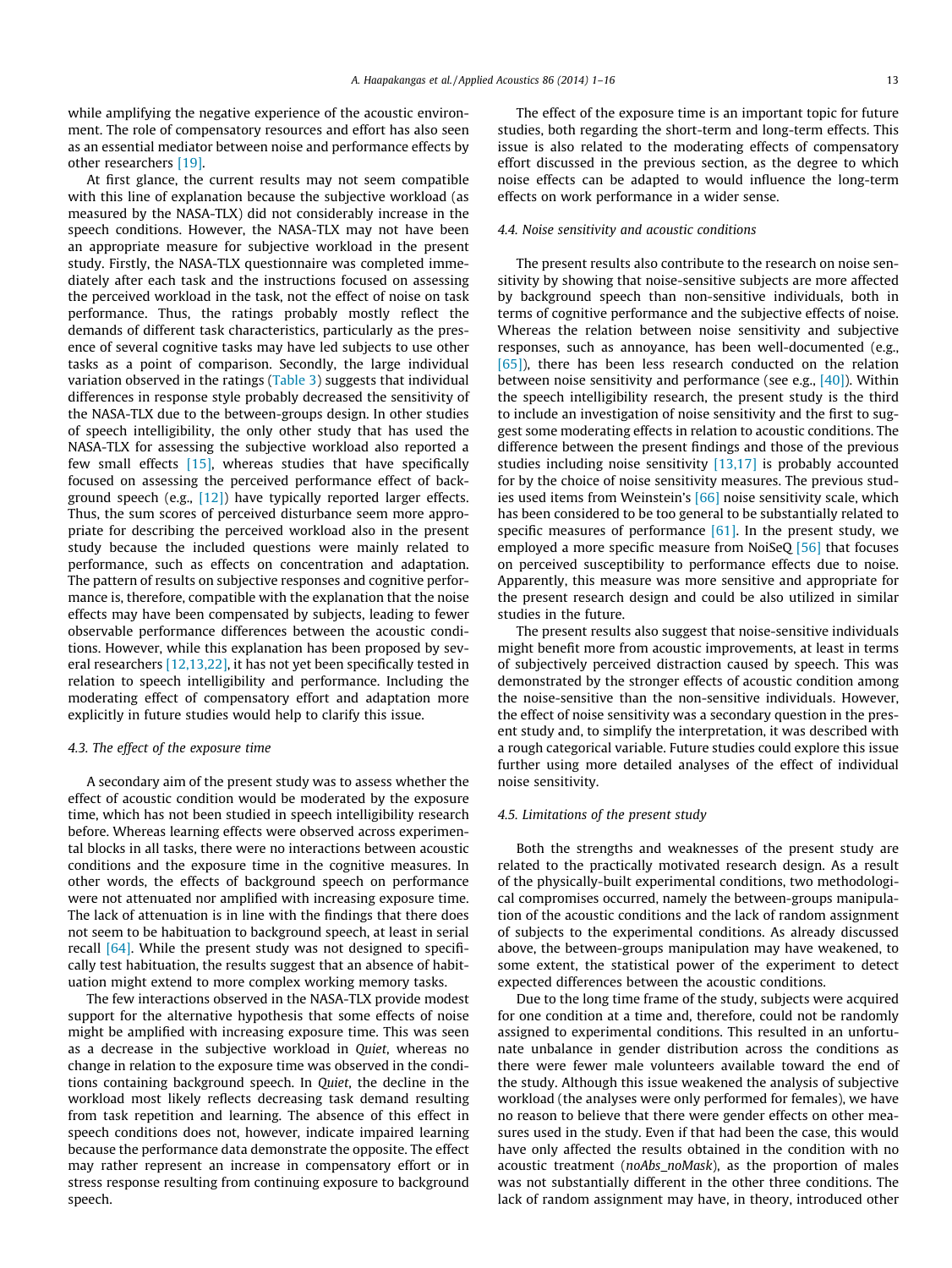<span id="page-13-0"></span>unknown biases but none of the collected background data (i.e. age, noise sensitivity, WM capacity) suggest that.

The choice of presenting speech from only one speaker at a time might seem to limit the practical validity of the study design as in most open-plan offices occupants are more likely to hear several simultaneous voices. There is indeed some data to suggest that the babble caused by simultaneous speakers has less effect on performance as individual voices become undistinguishable [\[67\].](#page-15-0) However, this effect is only observed if the voices come from one location, whereas the disruption is restored when speakers have different locations  $[67]$ , as they would have in an open-plan office. Thus, simultaneous speech sounds would only be beneficial in exceptional cases, such as in very large open-plan offices where a large number of workers are continuously engaged in conversation or phone-calls (e.g., call centers). Hence, the use of only one speaker at a time seems justified in the present study.

#### 4.6. Practical implications and conclusions

The present results show that, with an optimal acoustic design, the intelligibility of background speech and the associated distraction can be effectively reduced when the speaker is at least four-tosix meters away from the listener. Achieving such conditions requires the simultaneous use of high room absorption, high screens, and artificial speech masking sound. According to the present results, a recommended masking sound level of 45 dB  $L_{Aeq}$ is not in itself perceived as a distraction, even among the more noise-sensitive individuals. The present results also clearly demonstrate that the mere addition of high room absorption and high screens does not affect subjective distraction or cognitive performance if the masking sound level is insufficient. However, the STI cannot be reduced enough by room acoustic means to decrease distraction caused by speech from the nearest desks (two-to-three meters away). This conclusion also applies to a situation where occupants are already slightly lowering their voice levels as this effect was taken into account in the present experimental design.

The limitations of reducing STI at close distances indicate that the acoustic problems resulting from unwanted speech in openplan offices cannot be solved by room acoustic design alone. There are several additional ways to reduce distraction and enhance possibilities for concentration. Attention should be paid to desk density as higher density will increase the number of speech sources nearby, i.e., within the distraction distance, thus weakening the effectiveness of the existing room acoustic means. For comparison, the average seat-to-seat distance was 2.5 m in the present study. Seating arrangements may also be important as team members or workers with similar tasks are more likely not to disturb each other than workers with unrelated work contents. Another commonly applied practice is the use of a behavioral etiquette to reduce the degree of distraction and interruption in an open-plan office. Most importantly, the possibilities for concentration can be improved by providing anonymous rooms within easy reach where working phases with higher concentration demands, telemeetings, phone calls, and ad hoc meetings can be carried out. A peaceful working space should be provided particularly for individuals whose work involves high demands on short-term and working memory and for individuals who are noise-sensitive.

The standardized room acoustic features of the three acoustic conditions in the present study were also measured according to the new standard ISO 3382-3 [\[20\]](#page-14-0) (see Appendix A). The results of the present study support the use of the standard in the future. Especially, the use of the distraction distance as a primary indicator of room acoustic quality is encouraged as it is closely associated with speech intelligibility and the distraction caused by background speech.

#### Table A1

The single-number quantities of ISO 3382-3 in the three acoustic conditions that included speech in the background.

| Acoustic condition | $D_{2.5}$ (dB) | $r_{\rm D}$ (m) |
|--------------------|----------------|-----------------|
| noAbs noMask       | 1.4            | 38              |
| Abs noMask         | 85             | 11              |
| Abs Mask           | 85             | 34              |



Fig. A1. Spatial decay of (a) Speech Transmission Index, STI, and (b) A-weighted equivalent speech level,  $L_{S,A}$ , in the three acoustic conditions containing speech. The distance to the speaker is r.

In sum, the present results show that reducing the distraction distance of an office improves the conditions particularly in terms of subjective perceptions and distraction, but also in terms of cognitive performance. However, the best conditions for these outcomes are achieved when background speech is completely absent, which supports the use of private rooms when the cognitive demands of work tasks are high.

## Acknowledgements

This study was a part of the TOTI research program (User-Oriented Office Spaces 2009–2012) funded by Tekes and 15 companies. We would like to thank David Oliva and Jarkko Hakala for their help in the acoustic measurements and in the building of the acoustic conditions.

# Appendix A. ISO 3382-3 measurements

The single-number quantities, spatial decay rate of speech,  $D_{2,S}$ and distraction distance,  $r_D$ , that resulted from the ISO 3382-3:2012 [\[20\]](#page-14-0) measurements are shown in Table A1 and Fig. A1. The spatial decay rate of A-weighted speech,  $D_{2,S}$ , describes how many decibels the speech level is reduced when the distance to a speaker is doubled. The distraction distance  $r<sub>D</sub>$  describes the distance within which the value of STI remains above 0.50. In order to have good speech privacy,  $r<sub>D</sub>$  should be small.  $D<sub>2,S</sub>$ , alone does not indicate speech privacy because it does not take masking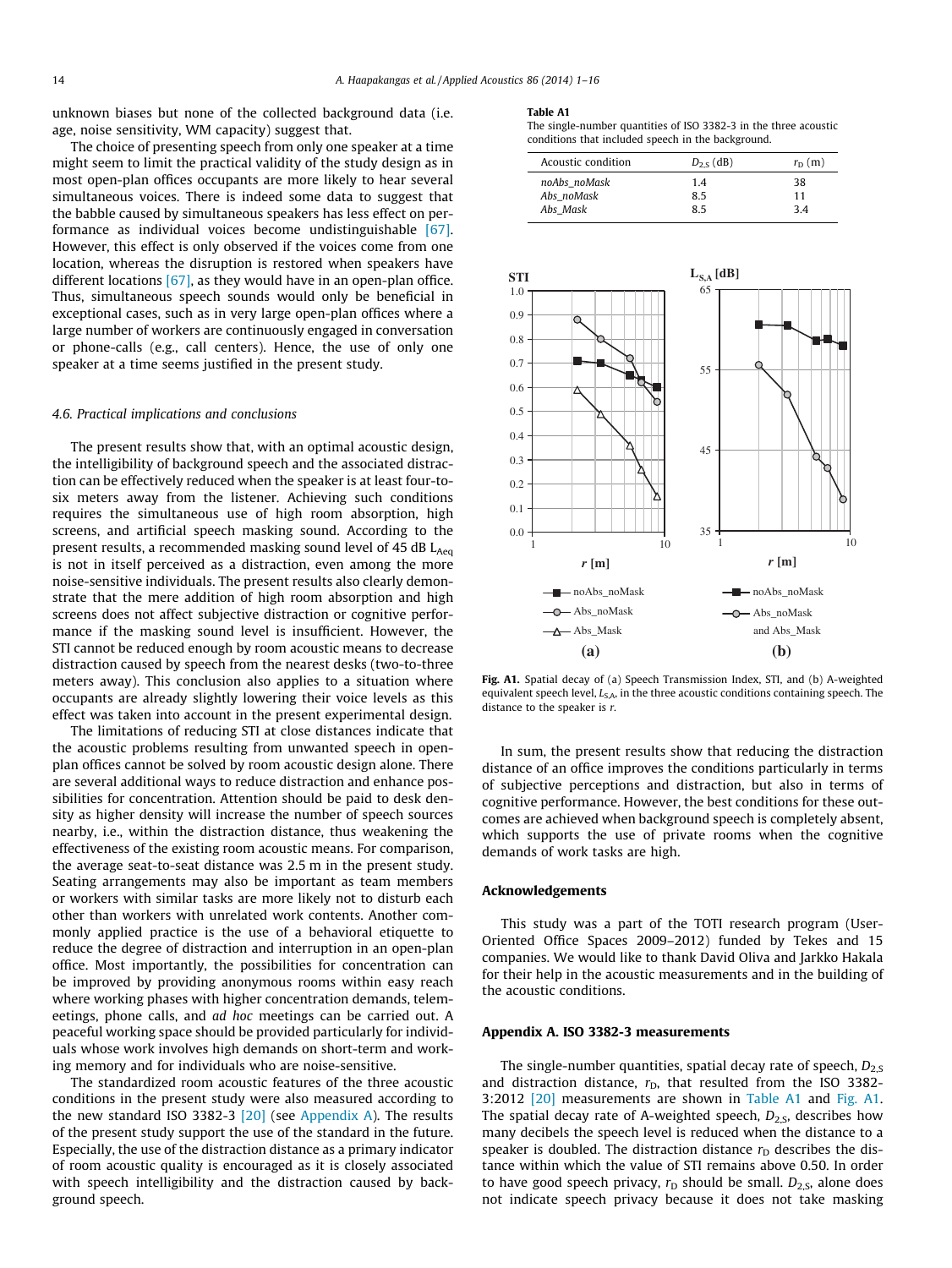<span id="page-14-0"></span>sound into account. However, this quantity describes how well the room itself (including the furniture) attenuates sound. It must be emphasized that these measurements were made using standard speech effort and an omni-directional speaker which were not used in the experiment. The perceived conditions of the experiment are described in [Table 2](#page-5-0) and [Fig. 5](#page-5-0). Therefore, the results of this [Appendix A](#page-13-0) present supportive data to understand how the experimental conditions related to typical conditions found in workplaces (see e.g., the measurements by Virjonen et al. [33]), and how the STI and speech levels behaved at different distances from a speaker.

# References

- [1] [Pejtersen J, Allermann L, Kristensen TS, Poulsen OM. Indoor climate,](http://refhub.elsevier.com/S0003-682X(14)00115-7/h0005) [psychosocial work environment and symptoms in open-plan offices. Indoor](http://refhub.elsevier.com/S0003-682X(14)00115-7/h0005) [Air 2006;16:392–401.](http://refhub.elsevier.com/S0003-682X(14)00115-7/h0005)
- [2] Haapakangas A, Helenius R, Keskinen E, Hongisto V. Perceived acoustic environment, work performance and well-being–survey results from Finnish offices. In: 9th International congress on noise as a public health problem (ICBEN); July 2008. p. 21–5.
- [3] [Sundstrom E, Town JP, Rice RW, Osborn DP, Brill M. Office noise, satisfaction,](http://refhub.elsevier.com/S0003-682X(14)00115-7/h0015) [and performance. Environ Behav 1994;26:195–222](http://refhub.elsevier.com/S0003-682X(14)00115-7/h0015).
- [4] [Banbury SP, Berry DC. Office noise and employee concentration: identifying](http://refhub.elsevier.com/S0003-682X(14)00115-7/h0020) [causes of disruption and potential improvements. Ergonomics 2005;48:25–37](http://refhub.elsevier.com/S0003-682X(14)00115-7/h0020).
- [5] [Kaarlela-Tuomaala A, Helenius R, Keskinen E, Hongisto V. Effects of acoustic](http://refhub.elsevier.com/S0003-682X(14)00115-7/h0025) [environment on work in private office rooms and open-plan offices–](http://refhub.elsevier.com/S0003-682X(14)00115-7/h0025) [longitudinal study during relocation. Ergonomics 2009;52:1423–44.](http://refhub.elsevier.com/S0003-682X(14)00115-7/h0025)
- [6] [Kim J, de Dear R. Workspace satisfaction: the privacy-communication trade-off](http://refhub.elsevier.com/S0003-682X(14)00115-7/h0030) [in open-plan offices. J Environ Psychol 2013;36:18–26](http://refhub.elsevier.com/S0003-682X(14)00115-7/h0030).
- [7] [de Croon E, Sluiter J, Kuijer PP, Frings-Dresen M. The effect of office concepts on](http://refhub.elsevier.com/S0003-682X(14)00115-7/h0035) [worker health and performance: a systematic review of the literature.](http://refhub.elsevier.com/S0003-682X(14)00115-7/h0035) [Ergonomics 2005;48:119–34](http://refhub.elsevier.com/S0003-682X(14)00115-7/h0035).
- [8] [Pejtersen JH, Feveile H, Christensen KB, Burr H. Sickness absence associated](http://refhub.elsevier.com/S0003-682X(14)00115-7/h0040) [with shared and open-plan offices—a national cross sectional questionnaire](http://refhub.elsevier.com/S0003-682X(14)00115-7/h0040) [survey. Scand J Work Environ Health 2011;37:376–82](http://refhub.elsevier.com/S0003-682X(14)00115-7/h0040).
- [9] [Evans QW, Johnson D. Stress and open-office noise. J Appl Psychol](http://refhub.elsevier.com/S0003-682X(14)00115-7/h0045) [2000;85:779–83.](http://refhub.elsevier.com/S0003-682X(14)00115-7/h0045)
- [10] [Jahncke H, Hygge S, Halin N, Green AM, Dimberg K. Open-plan office noise:](http://refhub.elsevier.com/S0003-682X(14)00115-7/h0050) [cognitive performance and restoration. J Environ Psychol 2011;31:373–82.](http://refhub.elsevier.com/S0003-682X(14)00115-7/h0050)
- [11] [Witterseh T, Wyon DP, Clausen G. The effects of moderate heat stress and](http://refhub.elsevier.com/S0003-682X(14)00115-7/h0055) [open-plan office noise distraction on SBS symptoms and on the performance of](http://refhub.elsevier.com/S0003-682X(14)00115-7/h0055) [office work. Indoor Air 2004;14:30–40](http://refhub.elsevier.com/S0003-682X(14)00115-7/h0055).
- [12] [Haapakangas A, Kankkunen E, Hongisto V, Virjonen P, Oliva D, Keskinen E.](http://refhub.elsevier.com/S0003-682X(14)00115-7/h0060) [Effects of five speech masking sounds on performance and acoustic](http://refhub.elsevier.com/S0003-682X(14)00115-7/h0060) [satisfaction. Implications for open-plan offices. Acta Acust United Acust](http://refhub.elsevier.com/S0003-682X(14)00115-7/h0060) [2011;97:641–55.](http://refhub.elsevier.com/S0003-682X(14)00115-7/h0060)
- [13] [Haka M, Haapakangas A, Keränen J, Hakala J, Keskinen E, Hongisto V.](http://refhub.elsevier.com/S0003-682X(14)00115-7/h0065) [Performance effects and subjective disturbance of speech in acoustically](http://refhub.elsevier.com/S0003-682X(14)00115-7/h0065) [different office types – a laboratory experiment. Indoor Air 2009;19:454–67](http://refhub.elsevier.com/S0003-682X(14)00115-7/h0065).
- [14] [Jahncke H, Hongisto V, Virjonen P. Cognitive performance during irrelevant](http://refhub.elsevier.com/S0003-682X(14)00115-7/h0070) [speech: effects of speech intelligibility and office-task characteristics. Appl](http://refhub.elsevier.com/S0003-682X(14)00115-7/h0070) [Acoust 2013;74:307–16](http://refhub.elsevier.com/S0003-682X(14)00115-7/h0070).
- [15] [Liebl A, Haller J, Jodicke B, Baumgartner H, Schlittmeier S, Hellbrück J.](http://refhub.elsevier.com/S0003-682X(14)00115-7/h0075) [Combined effects of acoustic and visual distraction on cognitive performance](http://refhub.elsevier.com/S0003-682X(14)00115-7/h0075) [and well-being. Appl Ergon 2012;43:424–34.](http://refhub.elsevier.com/S0003-682X(14)00115-7/h0075)
- [16] [Smith-Jackson TL, Klein KW. Open-plan offices: task performance and mental](http://refhub.elsevier.com/S0003-682X(14)00115-7/h0080) [workload. J Environ Psychol 2009;29:279–89](http://refhub.elsevier.com/S0003-682X(14)00115-7/h0080).
- [17] [Venetjoki N, Kaarlela-Tuomaala A, Keskinen E, Hongisto V. The effect of speech](http://refhub.elsevier.com/S0003-682X(14)00115-7/h0085) [and speech intelligibility on task performance. Ergonomics 2006;49:1068–91](http://refhub.elsevier.com/S0003-682X(14)00115-7/h0085).
- [18] [Tang SK, Wong CT. Performance of noise indices in office environment](http://refhub.elsevier.com/S0003-682X(14)00115-7/h0090) [dominated by noise from human speech. Appl Acoust 1998;55:293–305](http://refhub.elsevier.com/S0003-682X(14)00115-7/h0090).
- [19] [Szalma JL, Hancock PA. Noise effects on human performance: a meta-analytic](http://refhub.elsevier.com/S0003-682X(14)00115-7/h0095) [synthesis. Psychol Bull 2011;137:682–707.](http://refhub.elsevier.com/S0003-682X(14)00115-7/h0095)
- [20] [ISO 3382-3:2012. Acoustics measurement of room acoustic parameters –](http://refhub.elsevier.com/S0003-682X(14)00115-7/h0335) [Part 3: open-plan offices. Geneva, Switzerland: International Organization for](http://refhub.elsevier.com/S0003-682X(14)00115-7/h0335) [Standardization; 2012](http://refhub.elsevier.com/S0003-682X(14)00115-7/h0335).
- [21] [Salamé P, Baddeley A. Noise, unattended speech and short-term memory.](http://refhub.elsevier.com/S0003-682X(14)00115-7/h0105) [Ergonomics 1987;30:1185–94.](http://refhub.elsevier.com/S0003-682X(14)00115-7/h0105)
- [22] [Schlittmeier SJ, Hellbrück J, Thaden R, Vorländer M. The impact of background](http://refhub.elsevier.com/S0003-682X(14)00115-7/h0110) [speech varying in intelligibility: effects on cognitive performance and](http://refhub.elsevier.com/S0003-682X(14)00115-7/h0110) [perceived disturbance. Ergonomics 2008;51:719–36.](http://refhub.elsevier.com/S0003-682X(14)00115-7/h0110)
- [23] [Martin RC, Wogalter MS, Forlano JG. Reading comprehension in the presence](http://refhub.elsevier.com/S0003-682X(14)00115-7/h0115) [of unattended speech and music. J Memory Lang 1988;27:382–98.](http://refhub.elsevier.com/S0003-682X(14)00115-7/h0115)
- [24] [Jones DM, Miles C, Page J. Disruption of proofreading by irrelevant speech:](http://refhub.elsevier.com/S0003-682X(14)00115-7/h0120) [effects of attention, arousal or memory? Appl Cogn Psychol 1990;4:89–108](http://refhub.elsevier.com/S0003-682X(14)00115-7/h0120).
- [25] Sörqvist P, Nöstl A, Halin N, Disruption of writing processes by the semanticity [of background speech. Scand J Psychol 2012;53:97–102.](http://refhub.elsevier.com/S0003-682X(14)00115-7/h0125)
- [26] [Marsh JE, Hughes RW, Jones DM. Interference by process, not content,](http://refhub.elsevier.com/S0003-682X(14)00115-7/h0130) [determines semantic auditory distraction. Cognition 2009;110:23–38](http://refhub.elsevier.com/S0003-682X(14)00115-7/h0130).
- [27] [Jones D, Madden C, Miles C. Privileged access by irrelevant speech to short](http://refhub.elsevier.com/S0003-682X(14)00115-7/h0135)[term memory: the role of changing state. Q J Exp Psychol 1992;44:645–69](http://refhub.elsevier.com/S0003-682X(14)00115-7/h0135).
- [28] [Colle HA. Auditory encoding in visual short-term recall: effects of noise](http://refhub.elsevier.com/S0003-682X(14)00115-7/h0140) [intensity and spatial location. J Verb Learn Verb Behav 1980;19:722–35.](http://refhub.elsevier.com/S0003-682X(14)00115-7/h0140)
- [29] [Ellermeier W, Hellbrück J. Is level irrelevant in'' irrelevant speech''? and](http://refhub.elsevier.com/S0003-682X(14)00115-7/h0145) [binaural unmasking. J Exp Psychol: Hum Percept Perform 1998;24:1406–14.](http://refhub.elsevier.com/S0003-682X(14)00115-7/h0145)
- [30] Veitch JA, Bradley JS, Legault LM, Norcross S, Svec JM. Masking speech in openplan offices with simulated ventilation noise: noise level and spectral composition effects on acoustic satisfaction. In: Institute for research in construction, Internal, Report IRC-IR-846; 2002.
- [31] [Schlittmeier SJ, Hellbrück J. Background music as noise abatement in open](http://refhub.elsevier.com/S0003-682X(14)00115-7/h0155)[plan offices: a laboratory study on performance effects and subjective](http://refhub.elsevier.com/S0003-682X(14)00115-7/h0155) [preferences. Appl Cogn Psychol 2009;23:684–97.](http://refhub.elsevier.com/S0003-682X(14)00115-7/h0155)
- [32] [Keus van de Poll M, Ljung R, Odelius J, Sörqvist P. Disruption of writing by](http://refhub.elsevier.com/S0003-682X(14)00115-7/h0160) [background speech: the role of speech transmission index. Appl Acoust](http://refhub.elsevier.com/S0003-682X(14)00115-7/h0160) [2014;81:15–8.](http://refhub.elsevier.com/S0003-682X(14)00115-7/h0160)
- [33] [Virjonen P, Keränen J, Hongisto V. Determination of acoustical conditions in](http://refhub.elsevier.com/S0003-682X(14)00115-7/h0165) [open-plan offices – proposal for new measurement method and target values.](http://refhub.elsevier.com/S0003-682X(14)00115-7/h0165) [Acta Acust United Acust 2009;95:279–90](http://refhub.elsevier.com/S0003-682X(14)00115-7/h0165).
- [34] [Hongisto V. A model predicting the effect of speech of varying intelligibility on](http://refhub.elsevier.com/S0003-682X(14)00115-7/h0170) [work performance. Indoor Air 2005;15:458–68](http://refhub.elsevier.com/S0003-682X(14)00115-7/h0170).
- [35] [Emberson LL, Lupyan G, Goldstein MH, Spivey MJ. Overheard cell-phone](http://refhub.elsevier.com/S0003-682X(14)00115-7/h0175) [conversations when less speech is more distracting. Psychol Sci](http://refhub.elsevier.com/S0003-682X(14)00115-7/h0175) [2010;21:1383–8](http://refhub.elsevier.com/S0003-682X(14)00115-7/h0175).
- [36] [Banbury S, Berry DC. Habituation and dishabituation to speech and office](http://refhub.elsevier.com/S0003-682X(14)00115-7/h0180) [noise. J Exp Psychol: Appl 1997;3:181–95](http://refhub.elsevier.com/S0003-682X(14)00115-7/h0180).
- [37] [Buchner A, Bell R, Rothermund K, Wentura D. Sound source location modulates](http://refhub.elsevier.com/S0003-682X(14)00115-7/h0185) [the irrelevant-sound effect. Memory Cogn 2008;36:617–28](http://refhub.elsevier.com/S0003-682X(14)00115-7/h0185).
- [38] [Spence C, Ranson J, Driver J. Cross-modal selective attention: on the difficulty](http://refhub.elsevier.com/S0003-682X(14)00115-7/h0190) [of ignoring sounds at the locus of visual attention. Percept Psychophys](http://refhub.elsevier.com/S0003-682X(14)00115-7/h0190) [2000;62:410–24](http://refhub.elsevier.com/S0003-682X(14)00115-7/h0190).
- [39] [Colom R, Rebollo I, Palacios A, Juan-Espinosa M, Kyllonen PC. Working memory](http://refhub.elsevier.com/S0003-682X(14)00115-7/h0195) [is \(almost\) perfectly predicted by g. Intelligence 2004;32:277–96.](http://refhub.elsevier.com/S0003-682X(14)00115-7/h0195)
- [40] [Belojevic G, Jakovljevic B, Slepcevic V. Noise and mental performance:](http://refhub.elsevier.com/S0003-682X(14)00115-7/h0200) [personality attributes and noise sensitivity. Noise and Health 2003;6:77–89](http://refhub.elsevier.com/S0003-682X(14)00115-7/h0200).
- [41] Maula H, Haapakangas A, Östman L, Hongisto V, Koskela H, Hyönä J. The effect of 29 °C room air temperature on work performance and comfort in office environment – laboratory experiment with wider range of cognitive tasks. Healthy Buildings, Brisbane; 8–12 July, 2012.
- [42] EN ISO 11654:1997. Acoustics sound absorbers for use in buildings rating of sound absorption; 1997.
- [43] Hongisto V. Effect of sound masking on workers a longitudinal study in an open office. In: Acoustics '08, paper 1178, Paris, France; June 29–July 4, 2008.
- [44] Hongisto V, Haapakangas A, Helenius R, Keränen J, Oliva D. Acoustic satisfaction in an open-plan office before and after the renovation. In: Euronoise, Prague, Czech Republic; June 10–13, 2012. p. 654–9.
- [45] [SFS 5907:2004. Acoustic classification of spaces in buildings. Helsinki,](http://refhub.elsevier.com/S0003-682X(14)00115-7/h0340) [Finland: Finnish Standards Association SFS; 2004 \[Available in English\].](http://refhub.elsevier.com/S0003-682X(14)00115-7/h0340)
- [46] Haapakangas A, Hongisto V, Kokko J, Oliva D, Keränen J, Hakala J, et al. Room acoustics and work performance – experimental study in a full-scale openplan office laboratory. In: 10th International congress on noise as a public health problem (ICBEN), London, UK; 24–28 July, 2011.
- [47] [ISO 3741:2010. Acoustics determination of sound power levels and sound](http://refhub.elsevier.com/S0003-682X(14)00115-7/h0345) [energy levels of noise sources using sound pressure – precision methods for](http://refhub.elsevier.com/S0003-682X(14)00115-7/h0345) [reverberation test rooms. Geneva, Switzerland: International Organization for](http://refhub.elsevier.com/S0003-682X(14)00115-7/h0345) [Standardization; 2010](http://refhub.elsevier.com/S0003-682X(14)00115-7/h0345).
- [48] Warnock ACC, Chu WT. Voice and background noise levels measured in open offices. In: IRC-IR-837, National Research Council Canada, Institute for Research in Construction, Ottawa, Canada; January 2002.
- [49] Keränen J, Hongisto V, Hakala J, Oliva D. Speech privacy in an open-plan office with different room acoustic conditions. In: Forum Acusticum 2011, paper 135, Aalborg, Denmark; 27 June–1 July, 2011. p. 1897–900.
- [50] Keränen J, Hongisto V, Oliva D, Hakala J. The effect of different room acoustic elements on spatial decay of speech – a laboratory experiment. In: Euronoise, Prague, Czech Republic; June 10–13, 2012; p. 624–9.
- [51] [Turner ML, Engle RW. Is working memory capacity task dependent? J Memory](http://refhub.elsevier.com/S0003-682X(14)00115-7/h0255) [Lang 1989;28:127–54.](http://refhub.elsevier.com/S0003-682X(14)00115-7/h0255)
- [52] [Conway AR, Kane MJ, Bunting MF, Hambrick DZ, Wilhelm O, Engle RW.](http://refhub.elsevier.com/S0003-682X(14)00115-7/h0350) [Working memory span tasks: A methodological review and user's guide.](http://refhub.elsevier.com/S0003-682X(14)00115-7/h0350) [Psychon B Rev 2005;12:769–86.](http://refhub.elsevier.com/S0003-682X(14)00115-7/h0350)
- [53] [Owen AM, McMillan KM, Laird AR, Bullmore E. N-back working memory](http://refhub.elsevier.com/S0003-682X(14)00115-7/h0260) [paradigm: a meta-analysis of normative functional neuroimaging studies.](http://refhub.elsevier.com/S0003-682X(14)00115-7/h0260) [Hum Brain Mapp 2005;25:46–59](http://refhub.elsevier.com/S0003-682X(14)00115-7/h0260).
- [54] [Kaakinen JK, Hyönä J, Keenan JM. How prior knowledge, expository text. J Exp](http://refhub.elsevier.com/S0003-682X(14)00115-7/h0265) [Psychol: Learn Memory Cogn 2003;29:447–57.](http://refhub.elsevier.com/S0003-682X(14)00115-7/h0265)
- [55] Griefahn B, Marks A, Schreckenberg D. Design, reliability and validity of a short version of the noise sensitivity questionnaire. Unpublished manuscript.
- [56] [Schutte M, Marks A, Wenning E, Griefahn B. The development of the noise](http://refhub.elsevier.com/S0003-682X(14)00115-7/h0275) [sensitivity questionnaire. Noise and Health 2007;9:15–24.](http://refhub.elsevier.com/S0003-682X(14)00115-7/h0275)
- [57] [Hart SG, Staveland LE. Development of NASA-TLX \(Task Load Index\): results of](http://refhub.elsevier.com/S0003-682X(14)00115-7/h0280) [empirical and theoretical research. Hum Mental Workload 1988;1:139–83](http://refhub.elsevier.com/S0003-682X(14)00115-7/h0280).
- [58] [Hancock PA, Vercruyssen M, Rodenburg GJ. The effect of gender and](http://refhub.elsevier.com/S0003-682X(14)00115-7/h0285) [time-of-day on time perception and mental workload. Curr Psychol](http://refhub.elsevier.com/S0003-682X(14)00115-7/h0285) [1992;11:203–25](http://refhub.elsevier.com/S0003-682X(14)00115-7/h0285).
- [59] [Cowan N. Attention and memory. Oxford University Press; 1995](http://refhub.elsevier.com/S0003-682X(14)00115-7/h0290).
- [60] [Hughes RW, Vachon F, Jones DM. Disruption of short-term memory by](http://refhub.elsevier.com/S0003-682X(14)00115-7/h0295) [changing and deviant sounds: support for a duplex-mechanism account of](http://refhub.elsevier.com/S0003-682X(14)00115-7/h0295) [auditory distraction. J Exp Psychol: Learn Memory Cogn 2007;33:1050–61.](http://refhub.elsevier.com/S0003-682X(14)00115-7/h0295)